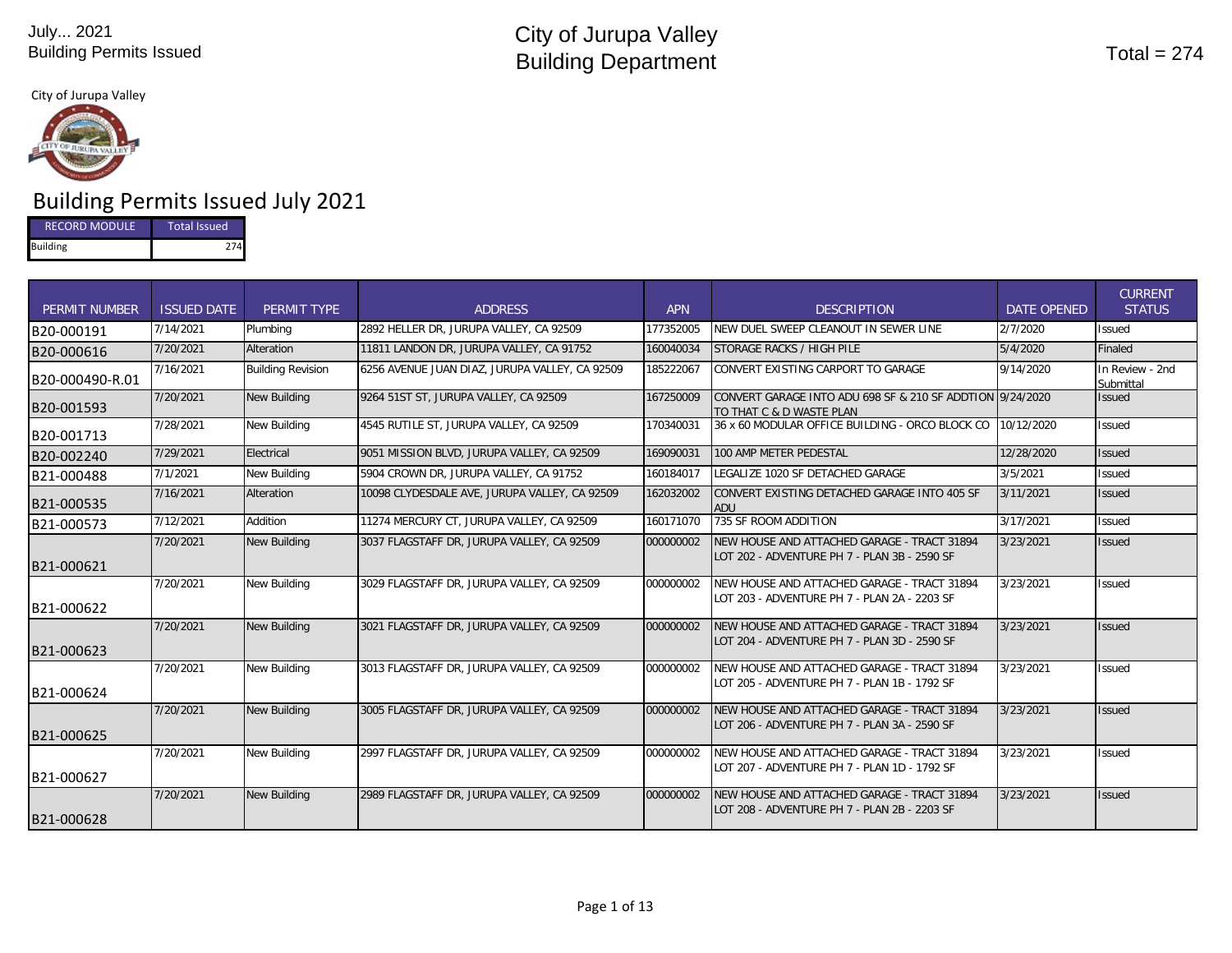| PERMIT NUMBER | <b>ISSUED DATE</b> | PERMIT TYPE         | <b>ADDRESS</b>                                | <b>APN</b> | <b>DESCRIPTION</b>                                                                           | <b>DATE OPENED</b> | <b>CURRENT</b><br><b>STATUS</b> |
|---------------|--------------------|---------------------|-----------------------------------------------|------------|----------------------------------------------------------------------------------------------|--------------------|---------------------------------|
|               | 7/1/2021           | <b>New Building</b> | 3241 MALIBU CREEK DR, JURUPA VALLEY, CA 92509 | 000000002  | NEW HOUSE AND ATTACHED GARAGE - TRACT 31894<br>LOT 255 - DISCOVERY PH 7 - PLAN 3A - 1843 SF  | 3/23/2021          | <b>Issued</b>                   |
| IB21-000629   | 7/1/2021           | <b>New Building</b> | 3249 MALIBU CREEK DR, JURUPA VALLEY, CA 92509 | 000000002  | NEW HOUSE AND ATTACHED GARAGE - TRACT 31894                                                  | 3/23/2021          | <b>Issued</b>                   |
| B21-000631    |                    |                     |                                               |            | LOT 256 - DISCOVERY PH 7 - PLAN 2B - 1705 SF                                                 |                    |                                 |
| B21-000632    | 7/1/2021           | New Building        | 3257 MALIBU CREEK DR, JURUPA VALLEY, CA 92509 | 000000002  | NEW HOUSE AND ATTACHED GARAGE - TRACT 31894<br>LOT 257 - DISCOVERY PH 7 - PLAN 1B - 1547 SF  | 3/23/2021          | Issued                          |
| B21-000633    | 7/1/2021           | <b>New Building</b> | 3265 MALIBU CREEK DR, JURUPA VALLEY, CA 92509 | 000000002  | NEW HOUSE AND ATTACHED GARAGE - TRACT 31894<br>LOT 258 - DISCOVERY PH 7 - PLAN 4C - 2064 SF  | 3/23/2021          | <b>Issued</b>                   |
| B21-000634    | 7/1/2021           | <b>New Building</b> | 3273 MALIBU CREEK DR, JURUPA VALLEY, CA 92509 | 000000002  | NEW HOUSE AND ATTACHED GARAGE - TRACT 31894<br>LOT 259 - DISCOVERY PH 7 - PLAN 1A - 1547 SF  | 3/23/2021          | Issued                          |
| B21-000635    | 7/1/2021           | <b>New Building</b> | 3281 MALIBU CREEK DR, JURUPA VALLEY, CA 92509 | 000000002  | NEW HOUSE AND ATTACHED GARAGE - TRACT 31894<br>LOT 260 - DISCOVERY PH 7 - PLAN 2C - 1705 SF  | 3/23/2021          | <b>Issued</b>                   |
| B21-000636    | 7/1/2021           | <b>New Building</b> | 3272 MALIBU CREEK DR, JURUPA VALLEY, CA 92509 | 000000002  | NEW HOUSE AND ATTACHED GARAGE - TRACT 31894<br>LOT 375 - DISCOVERY PH 7 - PLAN 3B - 1843 SF  | 3/23/2021          | <b>Issued</b>                   |
| B21-000637    | 7/1/2021           | <b>New Building</b> | 3260 MALIBU CREEK DR, JURUPA VALLEY, CA 92509 | 000000002  | NEW HOUSE AND ATTACHED GARAGE - TRACT 31894<br>LOT 376 - DISCOVERY PH 7 - PLAN 2A - 1705 SF  | 3/23/2021          | <b>Issued</b>                   |
| B21-000638    | 7/1/2021           | <b>New Building</b> | 3248 MALIBU CREEK DR, JURUPA VALLEY, CA 92509 | 000000002  | NEW HOUSE AND ATTACHED GARAGE - TRACT 31894<br>LOT 377 - DISCOVERY PH 7 - PLAN 3C - 1843 SF  | 3/23/2021          | Issued                          |
| B21-000639    | 7/1/2021           | <b>New Building</b> | 3240 MALIBU CREEK DR, JURUPA VALLEY, CA 92509 | 000000002  | NEW HOUSE AND ATTACHED GARAGE - TRACT 31894<br>LOT 378 - DISCOVERY PH 7 - PLAN 1A - 1547 SF  | 3/23/2021          | <b>Issued</b>                   |
| B21-000651    | 7/7/2021           | New Building        | 6553 ZION WAY, JURUPA VALLEY, CA 92509        | 000000002  | NEW HOUSE AND ATTACHED GARAGE - TRACT 31894<br>LOT 49 - EXPLORATION PH 7 - PLAN 3C - 3325 SF | 3/24/2021          | Issued                          |
| B21-000652    | 7/7/2021           | <b>New Building</b> | 6561 ZION WAY, JURUPA VALLEY, CA 92509        | 000000002  | NEW HOUSE AND ATTACHED GARAGE - TRACT 31894<br>LOT 50 - EXPLORATION PH 7 - PLAN 2C - 2809 SF | 3/24/2021          | <b>Issued</b>                   |
| B21-000653    | 7/7/2021           | <b>New Building</b> | 6569 ZION WAY, JURUPA VALLEY, CA 92509        | 000000002  | NEW HOUSE AND ATTACHED GARAGE - TRACT 31894<br>LOT 51 - EXPLORATION PH 7 - PLAN 4D - 4122 SF | 3/24/2021          | Issued                          |
| B21-000656    | 7/7/2021           | <b>New Building</b> | 6577 ZION WAY, JURUPA VALLEY, CA 92509        | 000000002  | NEW HOUSE AND ATTACHED GARAGE - TRACT 31894<br>LOT 52 - EXPLORATION PH 7 - PLAN 1C - 2140 SF | 3/24/2021          | <b>Issued</b>                   |
| B21-000658    | 7/7/2021           | <b>New Building</b> | 6574 ZION WAY, JURUPA VALLEY, CA 92509        | 000000002  | NEW HOUSE AND ATTACHED GARAGE - TRACT 31894<br>LOT 84 - EXPLORATION PH 7 - PLAN 4C - 4122 SF | 3/24/2021          | <b>Issued</b>                   |
| B21-000659    | 7/7/2021           | <b>New Building</b> | 6572 ZION WAY, JURUPA VALLEY, CA 92509        | 000000002  | NEW HOUSE AND ATTACHED GARAGE - TRACT 31894<br>LOT 85 - EXPLORATION PH 7 - PLAN 3A - 3325 SF | 3/24/2021          | <b>Issued</b>                   |
| B21-000660    | 7/7/2021           | New Building        | 6562 ZION WAY, JURUPA VALLEY, CA 92509        | 000000002  | NEW HOUSE AND ATTACHED GARAGE - TRACT 31894<br>LOT 86 - EXPLORATION PH 7 - PLAN 1D - 2140 SF | 3/24/2021          | Issued                          |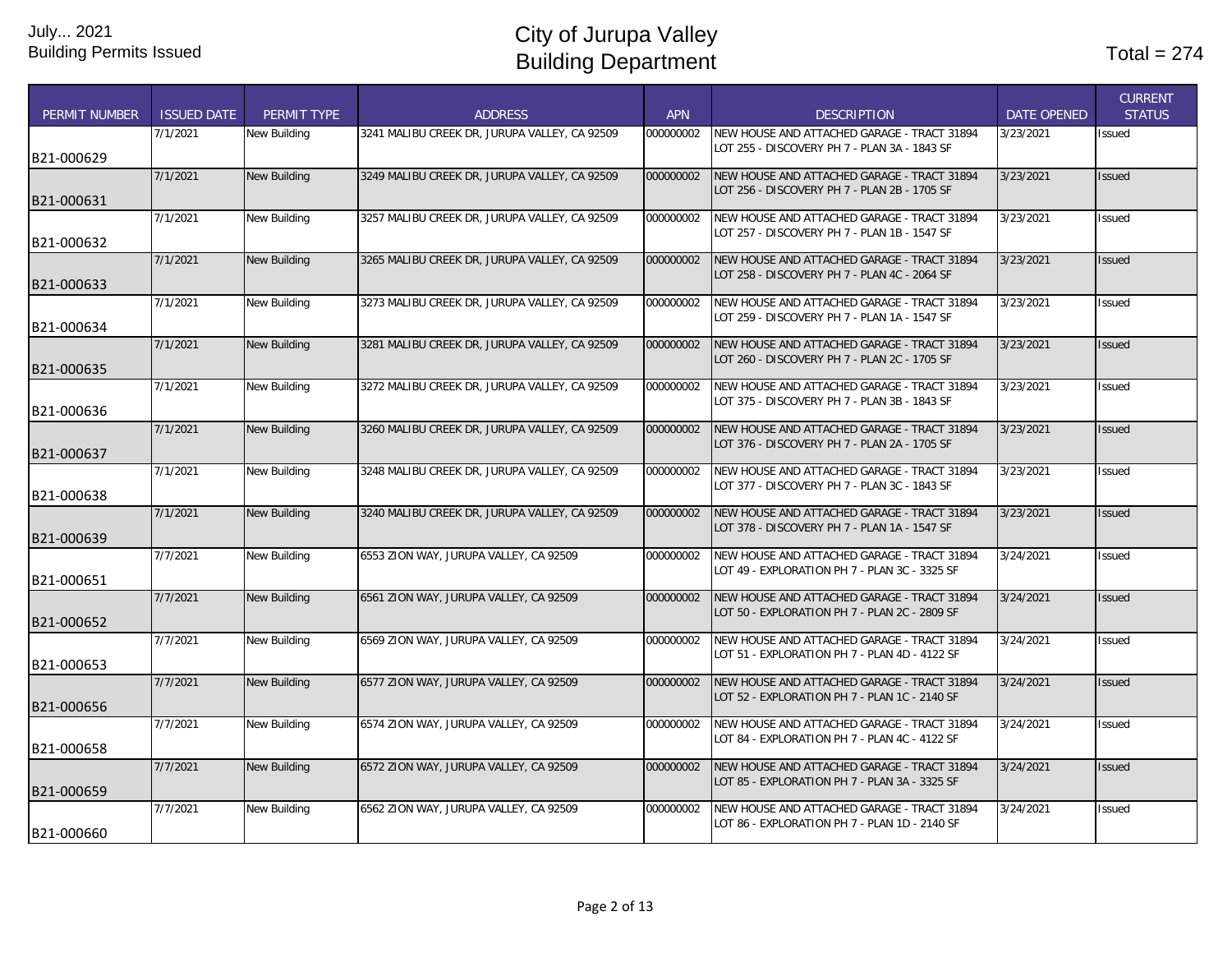| Total = | ΄4<br><b>27</b> |
|---------|-----------------|
|---------|-----------------|

|                      |                    |                          |                                                     |            |                                                                                          |                    | <b>CURRENT</b>            |
|----------------------|--------------------|--------------------------|-----------------------------------------------------|------------|------------------------------------------------------------------------------------------|--------------------|---------------------------|
| <b>PERMIT NUMBER</b> | <b>ISSUED DATE</b> | <b>PERMIT TYPE</b>       | <b>ADDRESS</b>                                      | <b>APN</b> | <b>DESCRIPTION</b>                                                                       | <b>DATE OPENED</b> | <b>STATUS</b>             |
| B21-000703           | 7/20/2021          | <b>New Building</b>      | 4910 MANCHESTER LN, JURUPA VALLEY, CA 92509         | 167401002  | <b>650 SF STEEL GARAGE</b>                                                               | 3/26/2021          | <b>Issued</b>             |
| B21-000732           | 7/29/2021          | New Building             | 11394 CAMINO MIRAMONTES, JURUPA VALLEY, CA<br>91752 | 160372001  | 750 SF DETAHCHED ADU WITH 98 SF FRONT PORCH C & 3/31/2021<br>D PLAN                      |                    | Issued                    |
|                      | 7/2/2021           | Alteration               | 6545 SKYLINKS DR, JURUPA VALLEY, CA 92509           | 182420020  | REPAIR FIRE DAMAGED GARAGE                                                               | 4/29/2021          | <b>Issued - Revisions</b> |
| B21-001047           |                    |                          |                                                     |            |                                                                                          |                    | Submitted                 |
| B21-001066           | 7/16/2021          | Alteration               | 6280 MISSION BLVD, #201, JURUPA VALLEY, CA 92509    | 000000001  | COMMERICAL T.I. FOR FURTURE TENANT C & D PLAN                                            | 4/30/2021          | <b>Issued</b>             |
| B21-001099           | 7/30/2021          | Alteration               | 7372 MISSION BLVD, #102, JURUPA VALLEY, CA 92509    | 183061016  | COMMERCAIL T.I.: CONVERT EXISTING SUITE INTO<br>SANDWICH SHOP                            | 5/5/2021           | <b>Issued</b>             |
| B21-001117           | 7/12/2021          | Alteration               | 3420 DE FOREST CIR, JURUPA VALLEY, CA 91752         | 156360020  | COMMERICIAL T.T. - WAREHOUSE PORTION C & D PLAN 15/10/2021                               |                    | Issued                    |
| B21-001143           | 7/22/2021          | Alteration               | 4370 SAN TROPEZ DR, JURUPA VALLEY, CA 92509         | 170422013  | REPAIR FIRE DAMAGED HOUSE TRUSSES                                                        | 5/13/2021          | <b>Issued</b>             |
| B21-001147           | 7/29/2021          | Alteration               | 5425 WILSON ST, JURUPA VALLEY, CA 92509             | 175180013  | RELOCATE INTERIOR WATER TANKS TO EXTERIOR OF<br><b>BUILDING</b>                          | 5/13/2021          | <b>Issued</b>             |
| B21-001172           | 7/22/2021          | Alteration               | 11991 LANDON DR, JURUPA VALLEY, CA 92509            | 1600400344 | TI - ADD CONVEYOR SYSTEM                                                                 | 5/18/2021          | Closed - Final            |
|                      | 7/6/2021           | Deferred Submittal       | 9677 BIRMINGHAM AVE, JURUPA VALLEY, CA 92509        | 167301002  | 1190.39 SF DETACHED ADU WITH 107.66 SF PORCH                                             | 5/25/2021          | Issued                    |
| B20-001650-D.01      |                    |                          |                                                     |            | C&D PLAN IS UNDER A DIFFERENT PERMIT NUMBER -<br>B20-001393                              |                    |                           |
| B21-001298           | 7/13/2021          | Mechanical               | 10820 SAN SEVAINE WAY, JURUPA VALLEY, CA 91752      | 156200023  | REPLACE ROOFTOP EXHAUST FANS                                                             | 6/7/2021           | <b>Issued</b>             |
| B21-000614-R.01      | 7/15/2021          | <b>Building Revision</b> | 4821 HOT CREEK RD, JURUPA VALLEY, CA 91752          | 160421001  | SOLAR PV SYSTEM: 3.575 KW / 11 PANELS / 1 INVERTER 6/8/2021<br><b>BATTERY BACKUP 5KW</b> |                    | Issued                    |
| B21-001311           | 7/7/2021           | Electrical               | 4155 WINEVILLE RD, JURUPA VALLEY, CA 91752          | 156040073  | INSTALLATION OF EMERGENCY EGRESS LIGHTING<br>SYSTEM POWERED BY (2) 90 MINUTE INVERTERS   | 6/9/2021           | Closed - Final            |
| B21-001323           | 7/16/2021          | Electrical               | 7740 BOLERO DR, JURUPA VALLEY, CA 92509             | 183251002  | SERVICE CHANGEOUT: REPLACE 100 AMP SERIVCE<br>PANEL EQUIPMENT                            | 6/9/2021           | Closed - Final            |
| B21-000654-R.01      | 7/15/2021          | <b>Building Revision</b> | 10775 SAN SEVAINE WAY, JURUPA VALLEY, CA 91752      | 156200020  | SOLAR PV SYSTEM: 482.98 KW / 1178 PANELS / 7<br><b>INVERTERS</b>                         | 6/16/2021          | <b>Issued</b>             |
| B21-000292-R.01      | 7/1/2021           | <b>Building Revision</b> | 5585 FELSPAR ST, JURUPA VALLEY, CA 92509            | 165030004  | REPAIR FIRE 5,050 SF DAMAGED BUILDING                                                    | 6/16/2021          | Issued                    |
| B21-001198-R.01      | 7/6/2021           | <b>Building Revision</b> | 4000 BOULDER DR, JURUPA VALLEY, CA 92509            | 174392024  | SOLAR PV SYSTEM: 4 KW / 10 PANELS / 1 INVERTER                                           | 6/24/2021          | <b>Issued</b>             |
| B21-001397-R.01      | 7/20/2021          | <b>Building Revision</b> | 3696 RIVERVIEW DR, JURUPA VALLEY, CA 92509          | 179070046  | SOLAR PV SYSTEM / 6.035 KW DC / 17 PANELS / 17<br><b>MICROINVERTERS</b>                  | 6/29/2021          | Issued                    |
| B21-000899-R.01      | 7/15/2021          | <b>Building Revision</b> | 4708 MAGNUM WAY, JURUPA VALLEY, CA 91752            | 160450011  | ROOF MOUNT SOLAR: 8.16KW DC, 7.6KW AC 23<br>PANELS. 1 INVERTER AND BATTERY BACKUP        | 6/29/2021          | <b>Issued</b>             |
| B21-001170-R.01      | 7/14/2021          | <b>Building Revision</b> | 2892 HELLER DR, JURUPA VALLEY, CA 92509             | 177352005  | SOLAR PV SYSTEM / 5.68 KW DC / 16 PANELS / 16<br>MICROINVERTERS/ NO MPU                  | 6/30/2021          | Issued                    |
| B21-001632           | 7/1/2021           | Plumbing                 | 6860 27TH ST, JURUPA VALLEY, CA 92509               | 174360003  | REPLACE 2" CLEANOUT AND APPROX 40 LF OF 2" ABS                                           | 7/1/2021           | <b>Issued</b>             |
| B21-001636           | 7/1/2021           | Mechanical               | 4582 ALONDRO DR, JURUPA VALLEY, CA 92509            | 171143007  | HVAC CHANGE OUT / 4 TON / 8K BTU'S                                                       | 7/1/2021           | Closed - Final            |
| B21-000363-R.01      | 7/15/2021          | <b>Building Revision</b> | 5595 VIA ESCALANTE, JURUPA VALLEY, CA 92509         | 185480028  | SOLAR PV SYSTEM: 9.75 KW / 30 PANELS / 1 INVERTER                                        | 7/1/2021           | <b>Issued</b>             |
| B21-001148-R.01      | 7/15/2021          | <b>Building Revision</b> | 11316 CYR CT, JURUPA VALLEY, CA 91752               | 160373014  | SOLAR PV SYSTEM: 4.08 KW / 12 PANELS / 1 INVERTER                                        | 7/1/2021           | Issued                    |
| B21-001640           | 7/6/2021           | Plumbing                 | 5264 WENATCHEE WAY, JURUPA VALLEY, CA 92509         | 181344005  | Replace 50 gallon gas water heater in the garage, same<br>ocation                        | 7/2/2021           | Closed - Final            |
| B21-001641           | 7/2/2021           | Electrical               | 1500 RUBIDOUX BLVD, JURUPA VALLEY, CA 92509         | 175170041  | 1 200A TEMP POWER POLE, 1 METER, 8 BARE POLES<br>AND 50 KVA TEMP TRANSFORMER             | 7/2/2021           | Closed - Final            |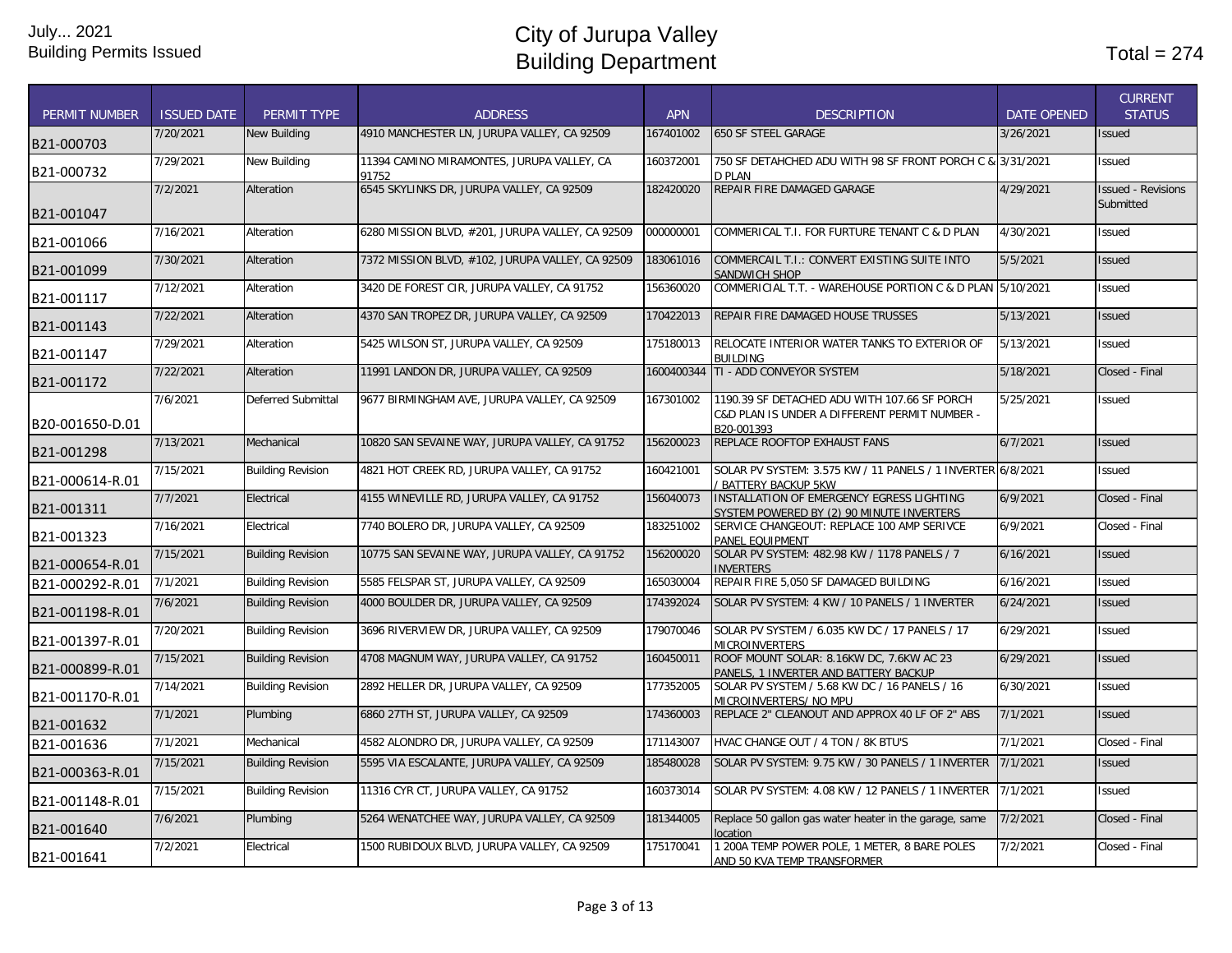| <b>PERMIT NUMBER</b> | <b>ISSUED DATE</b> | <b>PERMIT TYPE</b>       | <b>ADDRESS</b>                                       | <b>APN</b> | <b>DESCRIPTION</b>                                                                                                  | <b>DATE OPENED</b> | <b>CURRENT</b><br><b>STATUS</b> |
|----------------------|--------------------|--------------------------|------------------------------------------------------|------------|---------------------------------------------------------------------------------------------------------------------|--------------------|---------------------------------|
| B21-001642           | 7/2/2021           | Mechanical               | 3733 URBANA AVE, JURUPA VALLEY, CA 91752             | 156193006  | REPLACE 8 DUCTS & AND R38 INSULATION (1000 SF)                                                                      | 7/2/2021           | Issued                          |
| B21-001643           | 7/2/2021           | Demolition               | 6250 MORTON AVE, JURUPA VALLEY, CA 92509             | 163152018  | DEMOLISH CARPORT, SHEDAND GARAGE C & D PLAN<br>REQUIRED                                                             | 7/2/2021           | Issued                          |
| B21-001654           | 7/6/2021           | Mechanical               | 6587 VIA CALORIN, JURUPA VALLEY, CA 92509            | 182372011  | REPLACE FAN FOR HEAT ONLY 80 K BTUS IN GARAGE                                                                       | 7/6/2021           | Closed - Final                  |
| B21-001655           | 7/6/2021           | Mechanical               | 9120 KENNEDY ST, JURUPA VALLEY, CA 92509             | 163122009  | REPLACE DUAL FURNACE 50K BTUS, IN LIVINGROOM                                                                        | 7/6/2021           | Issued                          |
| B21-001656           | 7/6/2021           | Electrical               | 5426 35TH ST, JURUPA VALLEY, CA 92509                | 179192010  | <b>TEMP POWER POLE</b>                                                                                              | 7/6/2021           | Closed - Final                  |
| B21-001657           | 7/6/2021           | Mechanical               | 3591 FLEMING ST, JURUPA VALLEY, CA 91752             | 173130010  | REPLACE 3 TON HVAC SPLIT SYSTEM - 36K BTU'S                                                                         | 7/6/2021           | Issued                          |
| B21-001658           | 7/6/2021           | Plumbing                 | 3612 VALLEY WAY, JURUPA VALLEY, CA 925009            | 000000001  | REPAIR BACKFLOW VALVE                                                                                               | 7/6/2021           | Closed - Final                  |
| B21-001256-R.01      | 7/15/2021          | <b>Building Revision</b> | 7571 CANYON TERRACE DR, JURUPA VALLEY, CA 92509      | 185381034  | SOLAR PV SYSTEM: 5.6 KW / 14 PANELS / 1 INVERTER                                                                    | 7/6/2021           | Issued                          |
| B21-001136-R.01      | 7/15/2021          | <b>Building Revision</b> | 8225 TAMARIND LN, JURUPA VALLEY, CA 92509            | 166421011  | SOLAR PV SYSTEM: 5.6 KW / 14 PANELS / 1 INVERTER                                                                    | 7/6/2021           | <b>Issued</b>                   |
| B21-001665           | 7/7/2021           | Pool-Spa                 | 11622 DAISY CT, JURUPA VALLEY, CA 91752              | 160300040  | POOL/ SPA WITH EQUIPMENT                                                                                            | 7/7/2021           | Issued                          |
| B21-000473-R.02      | 7/14/2021          | <b>Building Revision</b> | 5755 SKY MEADOW ST, JURUPA VALLEY, CA 92509          | 181240029  | SOLAR PV SYSTEM - 5.985 KWDC / 19 MODULES / 1<br><b>INVERTER</b>                                                    | 7/7/2021           | Issued                          |
| B21-001667           | 7/7/2021           | Pool-Spa                 | 9263 SIGNATURE ST, JURUPA VALLEY, CA 92509           | 170410029  | POOL & SPA WITH EQUIOPMENT / 80 LF OF GAS 1/4"<br>AND ELECTRICAL 1"                                                 | 7/7/2021           | Issued                          |
| B21-001671           | 7/7/2021           | Plumbing                 | 4777 TYROLITE ST, JURUPA VALLEY, CA 92509            | 166660001  | REMOVE AND REPLACE TANKLESS WATER HEATER                                                                            | 7/7/2021           | <b>Issued</b>                   |
| B21-001675           | 7/7/2021           | Pool-Spa                 | 4915 MANCHESTER LN, JURUPA VALLEY, CA 92509          | 167400009  | POOL AND SPA WITH EQUIPMENT AND ELECTRICAL FOR 7/7/2021<br>FUTURE LIGHT S WITH A RECEPTACLE                         |                    | Issued                          |
| B21-001676           | 7/12/2021          | Re-Roof                  | 11171 VENTURE DR, JURUPA VALLEY, CA 91752            | 156310017  | RE ROOF / MOP / COMMERCIAL / SEE SPECS                                                                              | 7/7/2021           | Closed - Final                  |
| B21-001682           | 7/8/2021           | Re-Roof                  | 4738 SUNCREST DR, JURUPA VALLEY, CA 92509            | 186092011  | REROOF WITH COOL ROOF SHINGLES OVER 1 EXISTING 7/8/2021<br>LAYER                                                    |                    | Closed - Final                  |
| B21-001683           | 7/8/2021           | Re-Roof                  | 5923 LUCRETIA AVE, JURUPA VALLEY, CA 91752           | 160161011  | REMOVE EXISTING SHINGLES AND REPLACE WITH COOL 7/8/2021<br>ROOF SHINGLES                                            |                    | Closed - Final                  |
| B21-001686           | 7/8/2021           | Pool-Spa                 | 11682 PAMPUS DR, JURUPA VALLEY, CA 91752             | 160220069  | NEW POOL & SPA                                                                                                      | 7/8/2021           | Issued                          |
| B21-001689           | 7/8/2021           | Electrical               | 3390 CAMPBELL ST, JURUPA VALLEY, CA 92509            | 173020013  | PANEL UPGRADE FROM 200A TO 225A                                                                                     | 7/8/2021           | Issued                          |
| B21-001347-R.01      | 7/14/2021          | <b>Building Revision</b> | 8250 LAKESIDE DR, JURUPA VALLEY, CA 92509            | 166262001  | SOLAR PV SYSTEM / 9.125 KW DC / 25 PANELS / 1<br>INVERTER / NO MPU                                                  | 7/9/2021           | Issued                          |
| B21-001693           | 7/9/2021           | Mechanical               | 6096 OCASA DR, JURUPA VALLEY, CA 91752               | 160210072  | HVAC CHANGEOUT: 4 TON, 90K BTUS / INSTALLED IN<br>SAME LOCATION AS EXISTING IN SIDE YARD AND<br>CLOSET              | 7/9/2021           | <b>Issued</b>                   |
| B21-001694           | 7/9/2021           | Mechanical               | 6545 AVENIDA MICHAELINDA, JURUPA VALLEY, CA<br>92509 | 182392033  | HVAC CHANGEOUT: 2 TON, 80K BTUS / INSTALLED IN<br>SAME LOCATION AS EXISTING IN BARK YARD AND<br>CLOSET              | 7/9/2021           | Issued                          |
| B21-001695           | 7/9/2021           | Mechanical               | 7420 LIVE OAK DR, JURUPA VALLEY, CA 92509            | 185350013  | HVAC CHANGEOUT: 3 TON, 60K BTUS / INSTALLED IN<br>SAME LOCATION AS EXISTING IN SIDE YARD AND ATTIC                  | 7/9/2021           | <b>Issued</b>                   |
| B21-001696           | 7/9/2021           | Electrical               | 3733 URBANA AVE, JURUPA VALLEY, CA 91752             | 156193006  | SERVICE CHANGEOUT: UPGRADE FROM 100 AMPS TO<br><b>200 AMPS</b>                                                      | 7/9/2021           | Closed - Final                  |
| B21-001697           | 7/9/2021           | Pool-Spa                 | 11463 MOJAVE DR. JURUPA VALLEY. CA 91752             | 160100057  | <b>NEW POOL AND SPA</b>                                                                                             | 7/9/2021           | Issued                          |
| B21-001698           | 7/9/2021           | Mechanical               | 6705 BRENTON ST, JURUPA VALLEY, CA 92509             | 175243008  | HVAC CHANGEOUT: 4 TON, 80K BTUS / INSTALLED IN<br>SAME LOCATION AS EXISITNG IN BACK YARD / (15) R-6<br><b>DUCTS</b> | 7/9/2021           | Issued                          |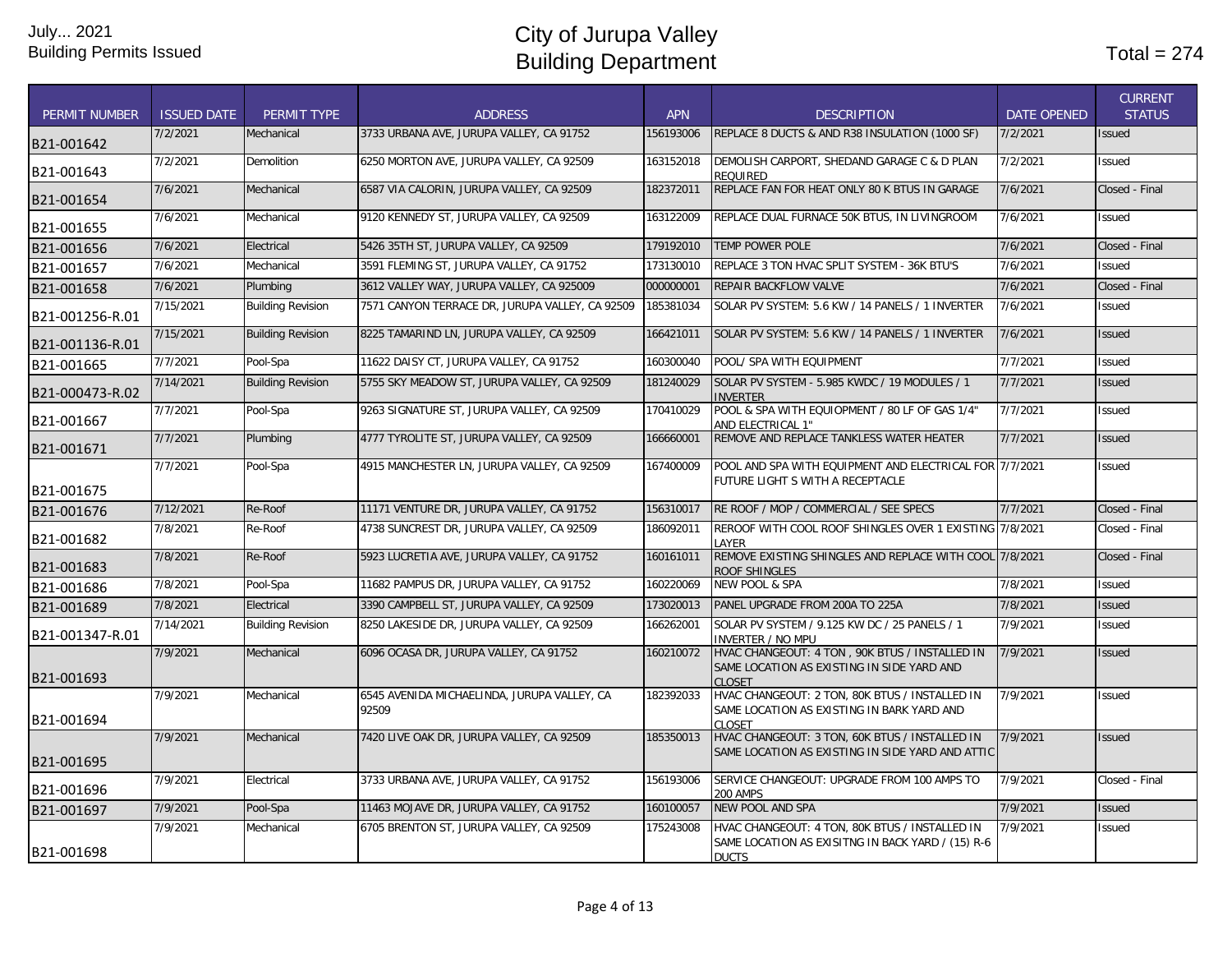| <b>PERMIT NUMBER</b> | <b>ISSUED DATE</b> | PERMIT TYPE              | <b>ADDRESS</b>                               | <b>APN</b> | <b>DESCRIPTION</b>                                                                                                                  | <b>DATE OPENED</b> | <b>CURRENT</b><br><b>STATUS</b> |
|----------------------|--------------------|--------------------------|----------------------------------------------|------------|-------------------------------------------------------------------------------------------------------------------------------------|--------------------|---------------------------------|
| B21-001699           | 7/9/2021           | Mechanical               | 11363 58TH ST, JURUPA VALLEY, CA 91752       | 160161020  | HVAC CHANGEOUT: 3.5 TON / INSTALLED IN SAME<br>LOCATION AS EXISTING IN BACK YARD                                                    | 7/9/2021           | Issued                          |
| B21-001703           | 7/12/2021          | Pool-Spa                 | 6590 FRANK AVE, JURUPA VALLEY, CA 91752      | 157122006  | POOL AND SPA WITH GAS AND ELECTRICAL                                                                                                | 7/12/2021          | Issued                          |
| B21-001705           | 7/12/2021          | Alteration               | 8167 MARTINGALE DR, JURUPA VALLEY, CA 92509  | 166511027  | REPLACE EXISTING BATHTUB/ SHOWER WITH NEW<br>ARCRYLIC SHOWER SYSTEM                                                                 | 7/12/2021          | Closed - Final                  |
| B21-001724           | 7/12/2021          | Miscellaneous            | 7499 SKYVIEW RD, JURUPA VALLEY, CA 92509     | 185392009  | LATH AND STUCCO FRONT OF HOUSE                                                                                                      | 7/12/2021          | Issued                          |
| B21-001573-R.01      | 7/19/2021          | <b>Building Revision</b> | 12002 FORESHORE WAY, JURUPA VALLEY, CA 91752 | 157290022  | SOLAR PV SYSTEM / 8.16 KW DC / 24 PANELS / 1<br>INVERTER / NO MPU / 27 KWH ENERGY STORAGE<br><b>SYSTEM</b>                          | 7/13/2021          | Issued                          |
| B21-000755-R.01      | 7/19/2021          | <b>Building Revision</b> | 11401 CALLE POSITAS, JURUPA VALLEY, CA 91752 | 160340010  | SOLAR PV SYSTEM: 7.48 KW / 22 PANELS / 1 INVERTER 7/13/2021<br>/ 40.5 KW ENERGY STORAGE SYSTEM                                      |                    | <b>Issued</b>                   |
| B21-001729           | 7/13/2021          | Electrical               | 6544 34TH ST, JURUPA VALLEY, CA 92509        | 177080009  | SERVICE CHANGEOUT: UPGRADE FROM 100 AMPS TO<br><b>200 AMPS</b>                                                                      | 7/13/2021          | Closed - Final                  |
| B21-001750           | 7/14/2021          | Pool-Spa                 | 8290 SETTLERS CT, JURUPA VALLEY, CA 92509    | 166670007  | POOL ONLY WITH GAS AND ELECTRICAL                                                                                                   | 7/14/2021          | Closed - Final                  |
| B21-001752           | 7/15/2021          | Electrical               | 11624 PAMPUS DR. JURUPA VALLEY. CA 91752     | 160220065  | SERVICE CHANGEOUT: UPGRADE FROM 100 AMPS TO<br><b>200 AMPS</b>                                                                      | 7/15/2021          | Issued                          |
| B21-001756           | 7/15/2021          | Electrical               | 3726 PONTIAC AVE, JURUPA VALLEY, CA 92509    | 179122004  | SERVICE CHANGEOUT AND RELOCATE / UPRGADE FROM 7/15/2021<br>100 AMPS TO 200 AMPS AND RELOCATE FROM REAR OF<br>HOUSE TO SIDE OF HOUSE |                    | Closed - Final                  |
| B21-001757           | 7/15/2021          | Mechanical               | 7231 SKYVIEW RD, JURUPA VALLEY, CA 92509     | 185141003  | INSTALL 22KW GENERATOR WITH 100A TRANSFER<br><b>SWITCH</b>                                                                          | 7/15/2021          | <b>Issued</b>                   |
| B21-001759           | 7/15/2021          | Re-Roof                  | 6169 KIP PL, JURUPA VALLEY, CA 92509         | 186221022  | REMOVE EXISTING SHINGLES AND REPLACE WITH COOL 7/15/2021<br><b>ROOF SHINGLES</b>                                                    |                    | Closed - Final                  |
| B21-001762           | 7/15/2021          | Plumbing                 | 5986 BEACH ST. JURUPA VALLEY. CA 92509       | 162190011  | REPLACE SEPTIC TANK 1500GAL                                                                                                         | 7/15/2021          | <b>Issued</b>                   |
| B21-001763           | 7/15/2021          | Re-Roof                  | 6841 RIVERDALE PL, JURUPA VALLEY, CA 92509   | 163250006  | REMOVE EXISTING SHINGLES AND REPLACE WITH COOL 7/15/2021<br><b>ROOF SHINGLES</b>                                                    |                    | Closed - Final                  |
| B21-001766           | 7/15/2021          | Re-Roof                  | 6171 KIP PL, JURUPA VALLEY, CA 92509         | 186221021  | REMOVE EXISITING SHINGLES AND REPLACE WITH<br>COOL ROOF SHINGLES                                                                    | 7/15/2021          | Closed - Final                  |
| B21-001768           | 7/16/2021          | Mechanical               | 7953 BOUNTY TRL, JURUPA VALLEY, CA 92509     | 166522015  | INTALL 1750 SF OF RADIANT BARRIER IN ATTIC                                                                                          | 7/16/2021          | Closed - Final                  |
| B21-001769           | 7/16/2021          | Electrical               | 4470 VIA CURVA, JURUPA VALLEY, CA 92509      | 182142011  | PANEL UPGRADE 100A TO 200A                                                                                                          | 7/16/2021          | Closed - Final                  |
| B21-001770           | 7/16/2021          | Re-Roof                  | 11544 PARKCENTER DR, JURUPA VALLEY, CA 91752 | 160100083  | RE ROOF FROM SHINGLE TO LIGHT WEIGHT TILE 6 LBS 7/16/2021<br>OR LESS - INSPECTOR WILL VERIFY IN THE FIELD                           |                    | Closed - Final                  |
| B21-001771           | 7/16/2021          | Electrical               | 6556 WINEVILLE AVE, JURUPA VALLEY, CA 91752  | 157112003  | CHANGEOUT MAIN PANEL EQUIPMENT 200A/200A NO<br><b>RATING UPGRADE</b>                                                                | 7/16/2021          | Closed - Final                  |
| B21-001781           | 7/19/2021          | Alteration               | 5246 WENATCHEE WAY, JURUPA VALLEY, CA 92509  | 181344003  | REMOVE EXISITING FIBERGLASS TUB/ WALL AND<br>INSTALL ACRYLIC SHOWER PAN AND WALL SYSTEM                                             | 7/19/2021          | Issued                          |
| B21-000365-R.02      | 7/22/2021          | <b>Building Revision</b> | 4955 PINTO ST, JURUPA VALLEY, CA 92509       | 182404002  | SOLAR PV SYSTEM: 12.24 KW / 36 PANELS / 2<br><b>INVERTERS</b>                                                                       | 7/19/2021          | <b>Issued</b>                   |
| B21-001818           | 7/20/2021          | Pool-Spa                 | 6555 DANA AVE, JURUPA VALLEY, CA 91752       | 157132013  | POOL AND SPA W/ GAS AND ELECTRICAL                                                                                                  | 7/20/2021          | Issued                          |
| B21-001825           | 7/20/2021          | Electrical               | 2708 RUBIDOUX BLVD, JURUPA VALLEY, CA 92509  | 178150011  | TEMP POWER POLE FOR COSTRUCTION                                                                                                     | 7/16/2021          | Closed - Final                  |
| B21-001829           | 7/20/2021          | Electrical               | 6545 SKYLINKS DR, JURUPA VALLEY, CA 92509    | 182420020  | 100 AMP TEMP POWER PIGGY BACK FOR FIRE DAMAGE<br>REPAIR                                                                             | 7/20/2021          | Closed - Final                  |
| B21-001830           | 7/28/2021          | Mechanical               | 4459 CORTE ENTRADA, JURUPA VALLEY, CA 92509  | 183473011  | HVAC CHANGEOUT: 5 TON SPLIT SYSTEM / LOCATED IN 7/20/2021<br>SAME LOCATION AS EXISITING IN ATTIC.                                   |                    | <b>Issued</b>                   |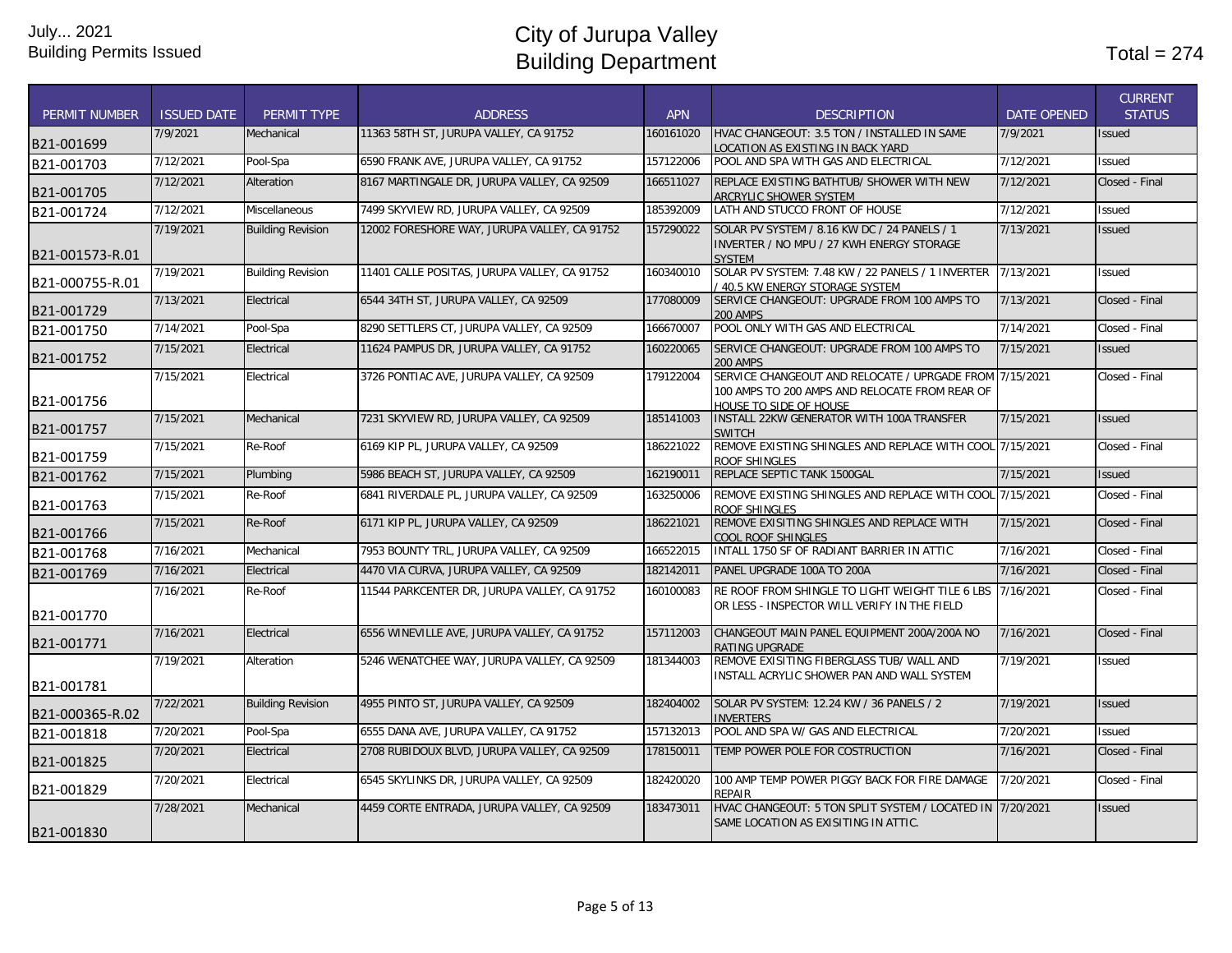|                      |                    |                          |                                                 |            |                                                                                  |                    | <b>CURRENT</b>            |
|----------------------|--------------------|--------------------------|-------------------------------------------------|------------|----------------------------------------------------------------------------------|--------------------|---------------------------|
| <b>PERMIT NUMBER</b> | <b>ISSUED DATE</b> | PERMIT TYPE              | <b>ADDRESS</b>                                  | <b>APN</b> | <b>DESCRIPTION</b>                                                               | <b>DATE OPENED</b> | <b>STATUS</b>             |
|                      | 7/23/2021          | Mechanical               | 6725 PHEASANT RUN CIR, JURUPA VALLEY, CA 92509  | 182441006  | HVAC CHANGEOUT: 4 TON, 13 SEER / LOCATED IN SMAE 7/20/2021                       |                    | Closed - Final            |
| B21-001831           |                    |                          |                                                 |            | LOCATION AS EXISITNG IS SIDE YARD AND GARAGE                                     |                    |                           |
|                      | 7/22/2021          | <b>Building Revision</b> | 2812 RAZOR WAY, JURUPA VALLEY, CA 92509         | 178271003  | SOLAR PV SYSTEM / 14.220 KW DC / 36 PANELS / 36                                  | 7/21/2021          | <b>Issued</b>             |
| B21-001659-R.01      |                    |                          |                                                 |            | MICROINVERTERS / SERVICE CHANGEOUT: NEW 125                                      |                    |                           |
|                      | 7/27/2021          | <b>Building Revision</b> | 11058 PHILADELPHIA AVE, JURUPA VALLEY, CA 91752 | 156310039  | AMP SERVICE EQUIPMENT<br>COMMERCIAL T.I. FOR COOK LINE C & D PLAN -              | 7/21/2021          | <b>Issued</b>             |
|                      |                    |                          |                                                 |            | REVISIONS SUBMITTED FOR REMOVAL OF ELECTRICAL                                    |                    |                           |
| B20-000800-R.01      |                    |                          |                                                 |            | PANELS AND ROUTING POWER TO EXISTING PANELS                                      |                    |                           |
|                      | 7/27/2021          | <b>Building Revision</b> | 5547 BANTA DR, JURUPA VALLEY, CA 91752          | 160090023  | SOLAR PV SYSTEM: 8.28 KW / 23 PANELS / 1 INVERTER                                | 7/21/2021          | <b>Issued</b>             |
| B21-001681-R.01      |                    |                          |                                                 |            | / NO MPU                                                                         |                    |                           |
| B21-001833           | 7/21/2021          | Mechanical               | 6062 VISTA DEL CAZADOR, JURUPA VALLEY, CA 92509 | 185201007  | REPLACE 4 TON AC / 80K BTU FURNACE IN CLOSET                                     | 7/21/2021          | <b>Issued</b>             |
| B21-001835           | 7/21/2021          | Mechanical               | 2450 ARMSTRONG RD, JURUPA VALLEY, CA 92509      | 175041004  | REPLACE 3.5 TON HVAC & COIL / 80 K BTU'S FURNACE<br><b>IN CLOSET</b>             | 7/21/2021          | <b>Issued</b>             |
| B21-001837           | 7/26/2021          | Re-Roof                  | 7661 MISSION BLVD, JURUPA VALLEY, CA 92509      | 174170014  | REMOVE EXISTING SHINGLES AND REPLACE WITH COOL 7/21/2021<br>ROOF SHINGLES        |                    | Closed - Final            |
| B21-001840           | 7/22/2021          | Pool-Spa                 | 12140 CHANDALAR CIR, JURUPA VALLEY, CA 91752    | 157260015  | POOL AND SPA W/ GAS AND ELECTRICAL                                               | 7/22/2021          | <b>Issued</b>             |
| B21-001841           | 7/22/2021          | Re-Roof                  | 6830 VALLEY WAY, JURUPA VALLEY, CA 92509        | 183112053  | REMOVING EXISTING ROOF REPLACING WITH COMP<br>COOL SHINGLES 1 LAYER              | 7/22/2021          | Closed - Final            |
| B21-001844           | 7/23/2021          | Re-Roof                  | 4000 BRIGGS ST, JURUPA VALLEY, CA 92509         | 181044003  | LEGALIZED REROOF COOL ROOF COMP SHINGELS                                         | 7/23/2021          | <b>Issued</b>             |
|                      | 7/28/2021          | Plumbing                 | 5300 AVENUE JUAN BAUTISTA, JURUPA VALLEY, CA    | 182391002  | WATER HEATER CHANGEOUT: 50 GAL / INSTALLED IN                                    | 7/23/2021          | Closed - Final            |
| B21-001846           |                    |                          | 92509                                           |            | SAME LOCATION AS EXISITING IN GARAGE                                             |                    |                           |
|                      | 7/23/2021          | Pool-Spa                 | 11445 CORTE ACALANES, JURUPA VALLEY, CA 91752   | 160342017  | POOL AND SPA W/ ELECTRICAL & GAS                                                 | 7/23/2021          | <b>Issued</b>             |
| B21-001847           | 7/26/2021          | Electrical               | 11072 GEMINI CT, JURUPA VALLEY, CA 91752        | 160143024  | CHANGE OUT 2" CONDUIT RISER                                                      | 7/26/2021          | Closed - Final            |
| B21-001853           | 7/26/2021          | Electrical               | 6816 STUDIO PL, JURUPA VALLEY, CA 92509         | 163250001  | REPLACE SERVICE EQUIPMENT REMAIN TO HAVE 100 A                                   | 7/26/2021          | <b>Issued</b>             |
| B21-001855           |                    |                          |                                                 |            | RATING.                                                                          |                    |                           |
| B21-001634-R.01      | 7/29/2021          | <b>Building Revision</b> | 6965 JETTY CT, JURUPA VALLEY, CA 91752          | 157290061  | SOLAR SYSTEM / 4.08 KW DC / 12 PANELS / 1 INVERTER 7/26/2021                     |                    | <b>Issued</b>             |
| B21-001859           | 7/26/2021          | Mechanical               | 4876 MAGNUM WAY, JURUPA VALLEY, CA 92509        | 160421008  | RELOCATE CONDENSOR FROM REAR TO SIDE OF HOME 7/26/2021                           |                    | Closed - Final            |
| B21-001861           | 7/26/2021          | Electrical               | 8537 GALENA ST, JURUPA VALLEY, CA 92509         | 171121019  | SERVICE CHANGEOUT: UPGRADE FROM 100 AMPS TO<br><b>200 AMPS</b>                   | 7/26/2021          | <b>Issued</b>             |
| B21-001862           | 7/26/2021          | <b>Alteration</b>        | 11390 GEYSER DR, JURUPA VALLEY, CA 91752        | 160113030  | REPAIR STUCCO AND SIDING ON FRONT OF HOME                                        | 7/26/2021          | <b>Issued</b>             |
| B21-001866           | 7/28/2021          | Electrical               | 6590 FRANK AVE, JURUPA VALLEY, CA 91752         | 157122006  | PANEL UPGRADE 100A TO 200A                                                       | 7/25/2021          | Closed - Final            |
|                      | 7/27/2021          | Pool-Spa                 | 8005 MARTINGALE DR, JURUPA VALLEY, CA 92509     | 166603006  | POOL AND EQUIPMENT ONLY                                                          | 7/27/2021          | <b>Issued - Revisions</b> |
| B21-001868           |                    |                          |                                                 |            |                                                                                  |                    |                           |
| B21-000956-R.01      | 7/29/2021          | <b>Building Revision</b> | 5440 MONTERO RD, JURUPA VALLEY, CA 92509        | 186053005  | SOLAR PV SYSTEM: 8.16KW / 24 PANELS/ 1 INVERTER/<br>27 KW ENERGY STORAGE         | 7/27/2021          | <b>Issued</b>             |
| B21-001879           | 7/28/2021          | Electrical               | 4915 MANCHESTER LN, JURUPA VALLEY, CA 92509     | 167400009  | <b>INSTALL 3 LIGHT POSTS</b>                                                     | 7/28/2021          | Issued                    |
| B21-001882           | 7/28/2021          | Re-Roof                  | 7367 FONT AVE, JURUPA VALLEY, CA 92509          | 185130031  | REMOVE EXISTING SHINGLES AND REPLACE WITH COOL 7/28/2021<br><b>ROOF SHINGLES</b> |                    | Closed - Final            |
| B21-001887           | 7/28/2021          | Re-Roof                  | 5744 LUCRETIA AVE, JURUPA VALLEY, CA 91752      | 160071046  | REMOVE EXISTING SHINGLES / REPLACING COOL                                        | 7/28/2021          | <b>Issued</b>             |
|                      |                    |                          |                                                 |            | <b>SHINGLES</b>                                                                  |                    |                           |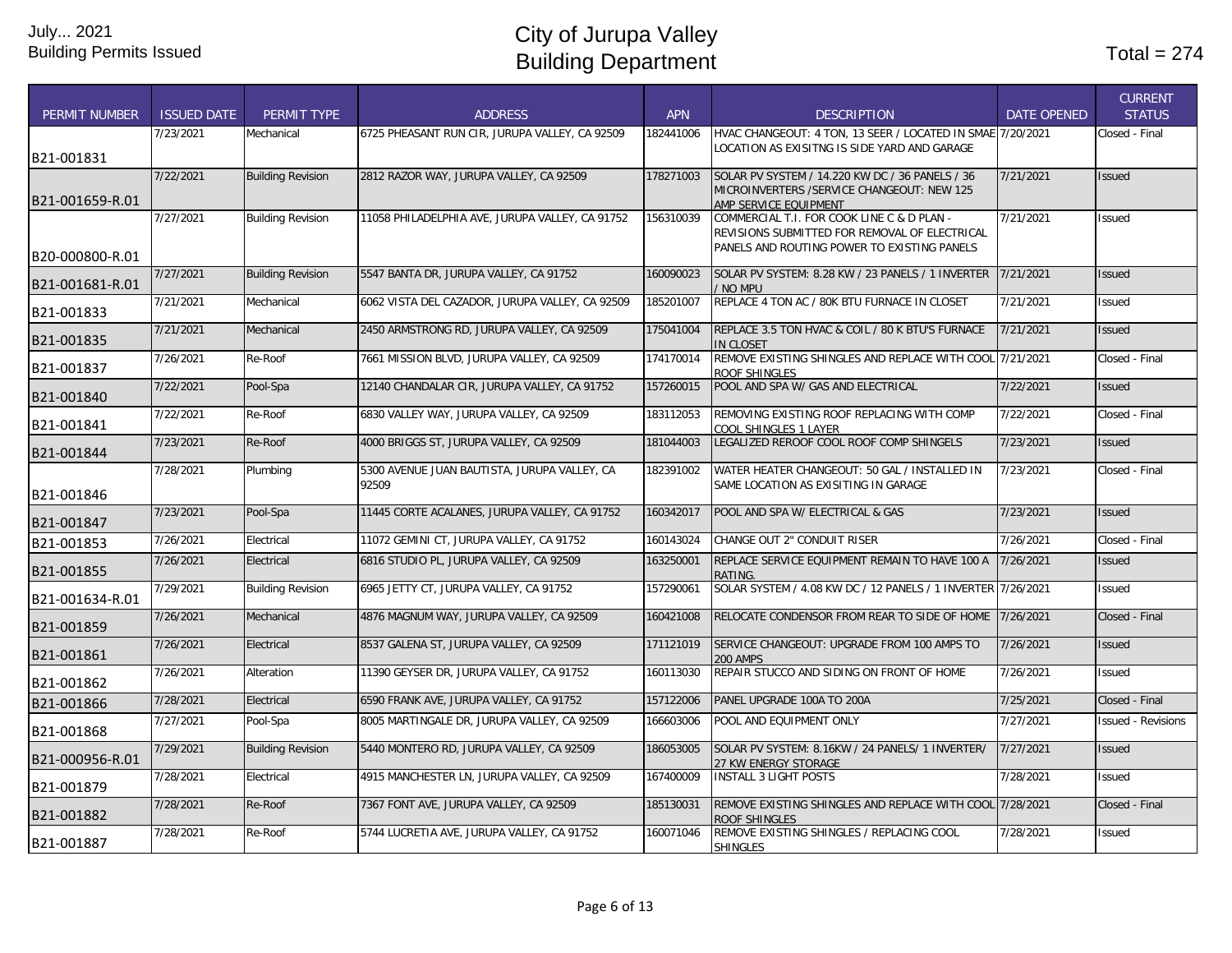| <b>PERMIT NUMBER</b> | <b>ISSUED DATE</b> | PERMIT TYPE | <b>ADDRESS</b>                                 | <b>APN</b> | <b>DESCRIPTION</b>                                                                                          | <b>DATE OPENED</b> | <b>CURRENT</b><br><b>STATUS</b> |
|----------------------|--------------------|-------------|------------------------------------------------|------------|-------------------------------------------------------------------------------------------------------------|--------------------|---------------------------------|
| B21-001893           | 7/29/2021          | Re-Roof     | 6354 RATHKE DR, JURUPA VALLEY, CA 92509        | 182071003  | REMOVE EXISITING SHINGLES AND REPLACE WITH<br>COOL SHINGLES                                                 | 7/29/2021          | <b>Issued</b>                   |
| B21-001897           | 7/30/2021          | Electrical  | 5694 MISSION BLVD, JURUPA VALLEY, CA 92509     | 181020026  | METER RESET DUE TO FIRE                                                                                     | 7/29/2021          | <b>Issued</b>                   |
| B21-001905           | 7/30/2021          | Mechanical  | 7990 LAKESIDE DR. JURUPA VALLEY. CA 92509      | 166180004  | <b>REPLAC 8 R-8 DUCTS</b>                                                                                   | 7/30/2021          | <b>Issued</b>                   |
| B21-001906           | 7/30/2021          | Plumbing    | 7717 LONGS PEAK DR, JURUPA VALLEY, CA 92509    | 183422024  | CHANGEOUT 50 GAL WATER HEATER IN GARAGE                                                                     | 7/30/2021          | <b>Issued</b>                   |
| B21-001907           | 7/30/2021          | Demolition  | 5696 MARLATT ST, JURUPA VALLEY, CA 91752       | 161122016  | DEMO PATIO ENCLOSURE AND WORKSHOP ATTACHED<br>TO HOME NO MATERIAL RECYCLABLE                                | 7/30/2021          | <b>Issued</b>                   |
| B21-001909           | 7/30/2021          | Re-Roof     | 12037 MALACHITE CT. JURUPA VALLEY. CA 91752    | 152612027  | LIFT 100 SQ'S OF EXISTING TILE AND REDO PAPER AND 17/30/2021<br>LAY BACK DOWN                               |                    | Closed - Final                  |
| B21-000365           | 7/19/2021          | Solar PV    | 4955 PINTO ST, JURUPA VALLEY, CA 92509         | 182404002  | SOLAR PV SYSTEM: 12.24 KW / 36 PANELS / 2<br><b>INVERTERS</b>                                               | 2/23/2021          | Closed - Final                  |
| B21-000654           | 7/15/2021          | Solar PV    | 10775 SAN SEVAINE WAY, JURUPA VALLEY, CA 91752 | 156200020  | SOLAR PV SYSTEM: 482.98 KW / 1178 PANELS / 7<br><b>INVERTERS</b>                                            | 3/24/2021          | Closed - Final                  |
| B21-001193           | 7/1/2021           | Solar PV    | 9248 44TH ST, JURUPA VALLEY, CA 92509          | 170421006  | SOLAR PV SYSTEM: 4.9 KW / 14 PANELS / 1 INVERTER                                                            | 5/20/2021          | Closed - Final                  |
| B21-001198           | 7/6/2021           | Solar PV    | 4000 BOULDER DR, JURUPA VALLEY, CA 92509       | 174392024  | SOLAR PV SYSTEM: 4 KW / 10 PANELS / 1 INVERTER                                                              | 5/21/2021          | Issued                          |
| B21-001341           | 7/19/2021          | Solar PV    | 3337 QUARRY DR, JURUPA VALLEY, CA 92509        | 174430002  | SOLAR PV SYSTEM: 13.32 KW / 49 PANELS / 1 INVERTER 6/11/2021<br>/ NO MPU                                    |                    | <b>Issued</b>                   |
| B21-001352           | 7/15/2021          | Solar PV    | 5983 PALENCIA DR, JURUPA VALLEY, CA 92509      | 166284002  | SOLAR PV SYSTEM / 11.36 KW DC / 32 PANELS/ 1<br>INVERTER / MPU 125 ATO 225A                                 | 6/14/2021          | <b>Issued</b>                   |
| B21-001380           | 7/12/2021          | Solar PV    | 5914 SNOWGRASS TRL, JURUPA VALLEY, CA 92509    | 165252001  | SOALR PV SYSTEM / 6.820 KW DC / 22 INVERTERS / 1<br><b>INVERTER / NO MPU</b>                                | 6/15/2021          | Closed - Final                  |
| B21-001395           | 7/14/2021          | Solar PV    | 6248 CROSS RIVER DR, JURUPA VALLEY, CA 92509   | 185332053  | SOLAR PV SYSTEM: 5.67 / 14 PANELS / 14<br>MICROINVERTERS / SERVICE CHANGEOUT: UPGRADE<br><b>TO 200 AMPS</b> | 6/16/2021          | Closed - Final                  |
| B21-001399           | 7/26/2021          | Solar PV    | 5505 SKYLOFT DR, JURUPA VALLEY, CA 92509       | 185480048  | SOLAR PV SYSTEM / 7.300 KW SC / 20 PANELS / 1<br><b>INVERTER / NO MPU</b>                                   | 6/17/2021          | Closed - Final                  |
| B21-001400           | 7/1/2021           | Solar PV    | 5385 RIVERVIEW DR. JURUPA VALLEY, CA 92509     | 186190001  | SOLAR PV SYSTEM: 7.11 KW / 20 PANELS / 1 INVERTER                                                           | 6/17/2021          | Closed - Final                  |
| B21-001425           | 7/6/2021           | Solar PV    | 6961 ALVISO AVE, JURUPA VALLEY, CA 92509       | 186171002  | SOLAR PV SYSTEM: 5.2 KW / 13 PANELS / 1 INVERTER /<br>NO MPU                                                | 6/21/2021          | <b>Issued</b>                   |
| B21-001429           | 7/6/2021           | Solar PV    | 7341 GARNET RIDGE, JURUPA VALLEY, CA 92509     | 174392016  | SOLAR PV SYSTEM: 4 KW / 10 PANELS / 1 INVERTER /<br>NO MPU                                                  | 6/22/2021          | Closed - Final                  |
| B21-001573           | 7/1/2021           | Solar PV    | 12002 FORESHORE WAY, JURUPA VALLEY, CA 91752   | 157290022  | SOLAR PV SYSTEM / 8.16 KW DC / 24 PANELS / 1<br>INVERTER / NO MPU / 27 KWH ENERGY STORAGE<br><b>SYSTEM</b>  | 6/24/2021          | <b>Issued - Revisions</b>       |
| B21-001576           | 7/8/2021           | Solar PV    | 11940 SOLITAIRE CT, JURUPA VALLEY, CA 91752    | 152361016  | SOLAR PV SYSTEM: 6.036 KW / 17 PANELS / 1 INVERTER 6/24/2021<br>NO MPU                                      |                    | Issued                          |
| B21-001580           | 7/2/2021           | Solar PV    | 6163 HOMESTEAD ST, JURUPA VALLEY, CA 92509     | 162301005  | SOLAR PV SYSTEM: 6.39 KW / 18 PANELS / 1 INVERTER<br>SERVICE CHANGEOUT: 100 AMPS TO 225 AMPS                | 6/25/2021          | <b>Issued</b>                   |
| B21-001581           | 7/2/2021           | Solar PV    | 4906 IMPATIENS CIR, JURUPA VALLEY, CA 91752    | 160271012  | SOALR PV SYSTEM: 3.55 KW / 10 PANELS / 1 INVERTER<br>No MPU                                                 | 6/25/2021          | Closed - Final                  |
| B21-001587           | 7/23/2021          | Solar PV    | 8621 RUNNING GAIT LN, JURUPA VALLEY, CA 92509  | 165080017  | SOLAR PV SYSTEM: 8.2 KW / 20 PANELS / 1 INVERTER                                                            | 6/25/2021          | <b>Issued</b>                   |
| B21-001588           | 7/7/2021           | Solar PV    | 5903 QUIROZ DR, JURUPA VALLEY, CA 92509        | 166342006  | SOLAR P[V SYSTEM: 3.905 KW / 11 PANELS / 1<br><b>INVERTER / NO MPU</b>                                      | 6/28/2021          | Closed - Final                  |
| B21-001593           | 7/20/2021          | Solar PV    | 4255 MILL CREEK ST, JURUPA VALLEY, CA 92509    | 181240010  | SOLAR PV SYSTEM / 6.39 KW DC / 18 PANELS / 18<br>MICROINVERTERS / NO MPU                                    | 6/29/2021          | <b>Issued</b>                   |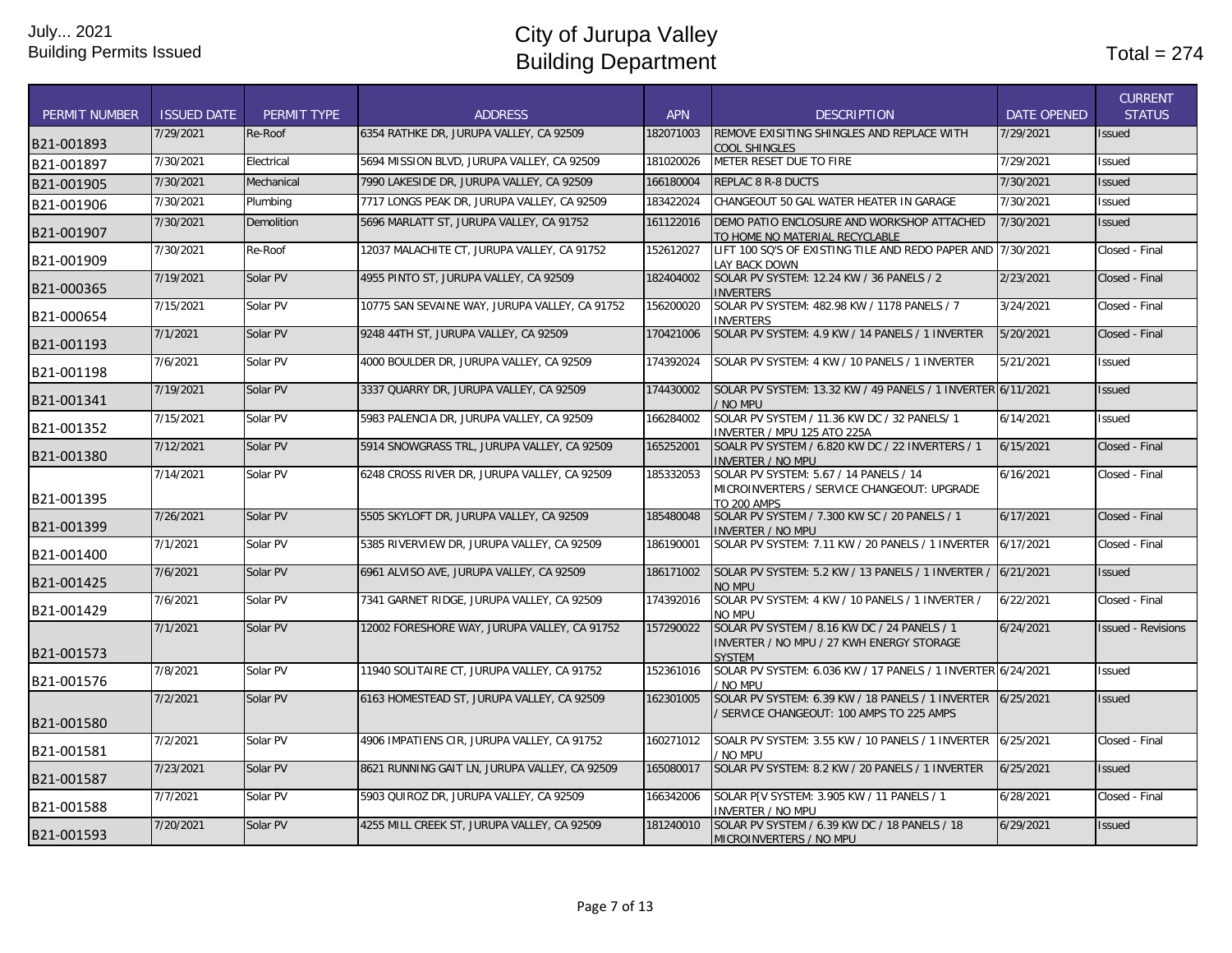| <b>PERMIT NUMBER</b> | <b>ISSUED DATE</b>     | PERMIT TYPE                          | <b>ADDRESS</b>                                                                            | <b>APN</b>             | <b>DESCRIPTION</b>                                                                                                                   | <b>DATE OPENED</b>     | <b>CURRENT</b><br><b>STATUS</b> |
|----------------------|------------------------|--------------------------------------|-------------------------------------------------------------------------------------------|------------------------|--------------------------------------------------------------------------------------------------------------------------------------|------------------------|---------------------------------|
| B21-001594           | 7/20/2021              | Solar PV                             | 9532 55TH ST. JURUPA VALLEY. CA 92509                                                     | 162082010              | SOLAR PV SYSTEM / 6.745 KW DC / 19 PANELS / 19<br>MICROINVERTERS / NO MPU                                                            | 6/29/2021              | <b>Issued</b>                   |
| B21-001595           | 7/19/2021              | Solar PV                             | 5487 RIVERVIEW DR, JURUPA VALLEY, CA 92509                                                | 186260016              | SOLAR PV SYSTEM: 7.48 KW / 22 PANELS / 1 INVERTER<br>/ SERVICE CHANGEOUT: UPGRADE FROM 100 AMPS TO<br><b>200 AMPS</b>                | 6/29/2021              | <b>Issued</b>                   |
| B21-001607           | 7/14/2021              | Sign - Permanent                     | 11010 HOPKINS ST, JURUPA VALLEY, CA 91752                                                 | 156150048              | (1) NON-ILLUMINTAED CHANEL LOGO WALL SIGN / (1)<br>NON-ILLIMINATED CHANNEL ADDRESS NUMBER SET /<br>(1) NON-ILUMINATED PLAQUE AFFIXED | 6/30/2021              | <b>Issued</b>                   |
| B21-001608           | 7/14/2021              | Sign - Permanent                     | 11015 HOPKINS ST, JURUPA VALLEY, CA 91752                                                 | 156140054              | (3) NON-ILLUMINATED CHANNEL ADDRESS NUMBER<br>SETS / (2) NON-ILLUMINATED PLAQUES                                                     | 6/30/2021              | <b>Issued</b>                   |
| B21-001609           | 7/14/2021              | Sign - Permanent                     | 11201 IBERIA ST, JURUPA VALLEY, CA 91752                                                  | 156140050              | (1) NON-ILLUMINATED CHANNEL LOGO / (2) NON-<br>ILLUMINATED CHANNEL ADDRESS NUMBER SET                                                | 6/30/2021              | <b>Issued</b>                   |
| B21-001611           | 7/14/2021              | Sign - Permanent                     | 11555 IBERIA ST, JURUPA VALLEY, CA 91752                                                  | 156140057              | (1) NON-ILLUMINATED CHANNEL LOGO / (2) NON-<br>ILLUMINATED CHANNEL ADDRESS NUMBER SET                                                | 6/30/2021              | <b>Issued</b>                   |
| B21-001612           | 7/14/2021              | Sign - Permanent                     | 11600 IBERIA ST, JURUPA VALLEY, CA 91752                                                  | 156140049              | (1) NON-ILLUMINATED CHANNEL LOGO / (1) NON-<br>ILLUMINATED ADDRESS NUMBER SET                                                        | 6/30/2021              | Issued                          |
| B21-001614           | 7/14/2021<br>7/14/2021 | Sign - Permanent<br>Sign - Permanent | 3177 SPACE CENTER CT, JURUPA VALLEY, CA 91752<br>11200 IBERIA ST, JURUPA VALLEY, CA 91752 | 156150050<br>156140043 | (1) NON-ILLUMINATED CHANNEL LOGO / (2) NON-<br>ILLUMINATED CHANNEL ADDRESS NUMBER SET<br>(1) NON-ILLUMINATED CHANNEL LOGO / (1) NON- | 6/30/2021<br>6/30/2021 | <b>Issued</b><br>Issued         |
| B21-001616           | 7/14/2021              | Sign - Permanent                     | 11100 IBERIA ST, JURUPA VALLEY, CA 91752                                                  | 156140042              | ILLUMINATED CHANNEL ADDRESS NUMBER SET<br>(1) NON-ILLUMINATED CHANNEL LOGO / (1) NON-                                                | 6/30/2021              | <b>Issued</b>                   |
| B21-001617           |                        |                                      |                                                                                           |                        | ILLUMINATED CHANNEL ADDRESS SET / (1) NON-<br>ILLUMINATED PLAQUE                                                                     |                        |                                 |
| B21-001618           | 7/14/2021              | Sign - Permanent                     | 11385 VENTURE DR. #A. JURUPA VALLEY. CA 91752                                             | 156332024              | (1) NON-ILLUMINATED CHANNEL LOGO / (1) NON-<br>ILLUMINATED CHANNEL ADDRESS NUMBER SET                                                | 6/30/2021              | Issued                          |
| B21-001619           | 7/14/2021              | Sign - Permanent                     | 11385 VENTURE DR, #B, JURUPA VALLEY, CA 91752                                             | 156332025              | (1) NON-ILLUMINATED CHANNEL LOGO / (1) NON-<br>ILLUMINATED CHANNEL ADDRESS NUMBER SET                                                | 6/30/2021              | <b>Issued</b>                   |
| B21-001620           | 7/14/2021              | Sign - Permanent                     | 11650 VENTURE DR, JURUPA VALLEY, CA 91752                                                 | 156150070              | (2) NON-ILLUMINATED CHANNEL LOGOS / (1) NON-<br>ILLUMINATED CHANNEL ADDRESS NUMBER SET                                               | 6/30/2021              | Issued                          |
| B21-001624           | 7/7/2021               | Sign - Permanent                     | 6301 PATS RANCH RD, JURUPA VALLEY, CA 91752                                               | 152630016              | ALLUMINATED CHANNEL LETTERS PETCO SIGN USING<br><b>EXISTING ELECTRICAL</b>                                                           | 6/30/2021              | <b>Issued</b>                   |
| B21-001626           | 7/14/2021              | Solar PV                             | 5550 GOLF ST, JURUPA VALLEY, CA 92509                                                     | 166540016              | SOLAR PV SYSTEM / 4.08 KW DC / 12 PANELS / 12<br>INVERTERS / 175 A DE-RATED MAIN BREAKER /<br>BATTERY BACKUP                         | 6/30/2021              | Closed - Final                  |
| B21-001634           | 7/15/2021              | Solar PV                             | 6965 JETTY CT, JURUPA VALLEY, CA 91752                                                    | 157290061              | SOLAR SYSTEM / 4.08 KW DC / 12 PANELS / 1 INVERTER 7/1/2021                                                                          |                        | Closed - Final                  |
| B21-001635           | 7/1/2021               | <b>Fence Permit</b>                  | 5815 CROWN DR, JURUPA VALLEY, CA 91752                                                    | 160182022              | 60 LF OF 6' TALL BLOCK WALL / CITY STANDARD                                                                                          | 7/1/2021               | Issued                          |
| B21-001637           | 7/28/2021              | Solar PV                             | 5256 BELL AVE, JURUPA VALLEY, CA 92509                                                    | 178182010              | SOLAR PV SYSTEM / 4.02 KW DC / 11 PANELS / 1<br><b>INVERTER / NO MPU</b>                                                             | 7/1/2021               | <b>Issued</b>                   |
| B21-001638           | 7/14/2021              | Solar PV                             | 4864 BAY MEADOW DR. JURUPA VALLEY, CA 92509                                               | 167312006              | SOLAR PV SYSTEM / 6.935 KW DC / 19 PANELS / 1<br><b>INVERTER / NO MPU</b>                                                            | 7/1/2021               | Closed - Final                  |
| B21-001639           | 7/1/2021               | Fence Permit                         | 3819 LINDSAY ST, JURUPA VALLEY, CA 92509                                                  | 170040006              | 40 LF 3 1/2' OF BLOCK WALL AND 162 LF 6' BLOCK WALL 7/1/2021<br>/ CITY STANDARD                                                      |                        | Closed - Final                  |
| B21-001645           | 7/14/2021              | Solar PV                             | 6832 CACHE WAY, JURUPA VALLEY, CA 91752                                                   | 000000001              | SOLAR PV SYSTEM / 6.3 KW DC / 1 PANELS / 1<br><b>INVERTER</b>                                                                        | 7/2/2021               | <b>Issued</b>                   |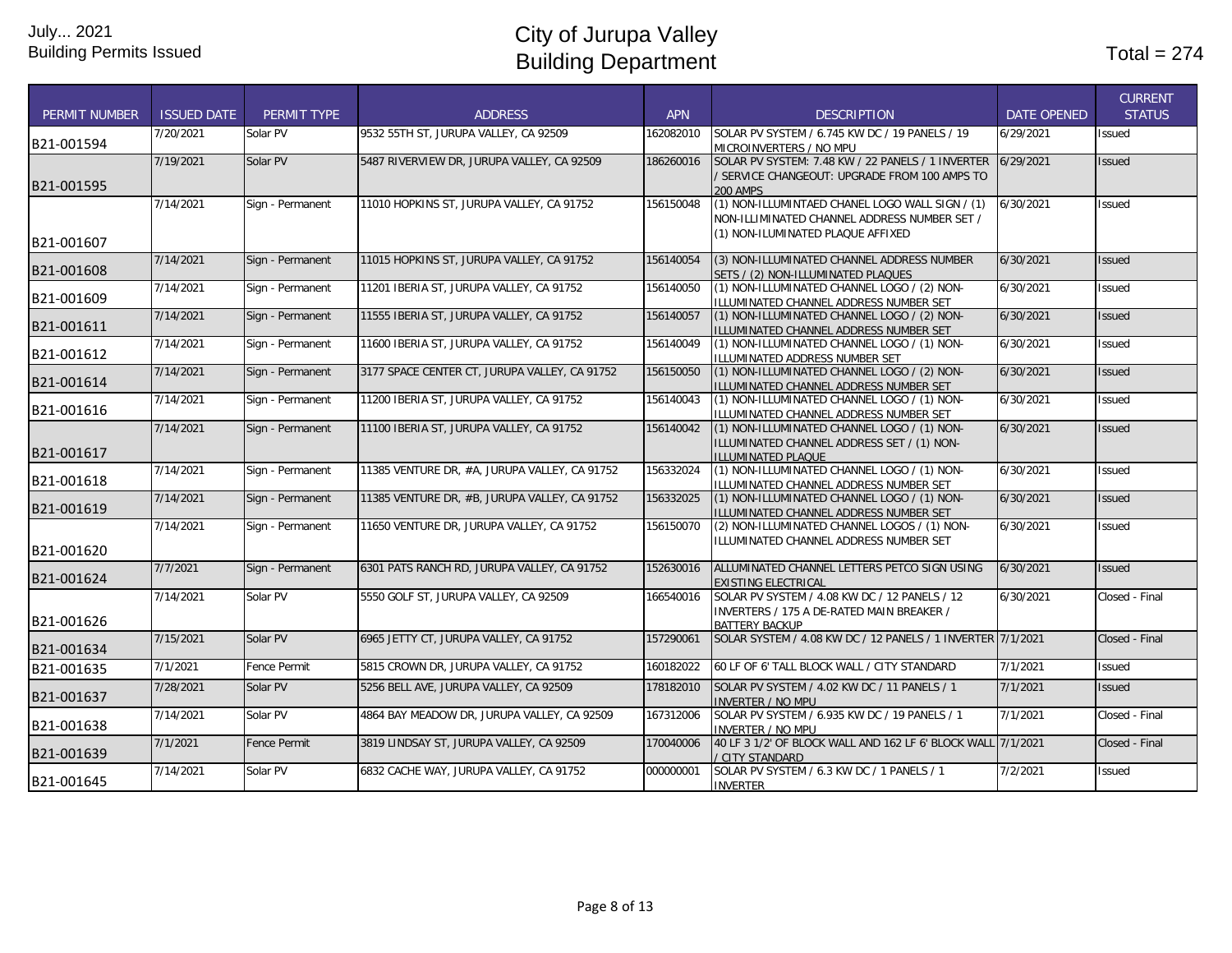|                      |                    |                     |                                                            |            |                                                                                                                                                                                                                                                         |                    | <b>CURRENT</b>                         |
|----------------------|--------------------|---------------------|------------------------------------------------------------|------------|---------------------------------------------------------------------------------------------------------------------------------------------------------------------------------------------------------------------------------------------------------|--------------------|----------------------------------------|
| <b>PERMIT NUMBER</b> | <b>ISSUED DATE</b> | <b>PERMIT TYPE</b>  | <b>ADDRESS</b>                                             | <b>APN</b> | <b>DESCRIPTION</b>                                                                                                                                                                                                                                      | <b>DATE OPENED</b> | <b>STATUS</b>                          |
| B21-001650           | 7/2/2021           | <b>Fence Permit</b> | 5437 BEACH ST, JURUPA VALLEY, CA 92509                     | 162052005  | 20 LF OF 3' TALL BLOCK AND 105 LF OF 6' TALL BLOCK<br>WALL ALL CITY STANDARD REVISED: ADD 183' LONG<br>BLOCK WALL 6' TALL PCS. 20' LONG BLOCK WALL 3'<br>TALL PCS. 1 ADD PILASTER PCS. REVISED FOR<br><b>3ELECTRICAL LIGHTS TO BLOCK WALL FROM MAIN</b> | 7/2/2021           | <b>Issued</b>                          |
|                      | 7/6/2021           | Sign - Permanent    | 6280 MISSION BLVD, #106, JURUPA VALLEY, CA 92509           | 182032007  | <b>PANEL</b><br>VINYL ILLUMINATED SIGN WITH ELECTRICAL                                                                                                                                                                                                  | 7/6/2021           | Closed - Final                         |
| B21-001651           | 7/22/2021          | Solar PV            | 8129 SWING DR, JURUPA VALLEY, CA 92509                     | 166550017  | CONNNECT TO EXISTINGN SYSTEM - 5.28 KW DC / 12                                                                                                                                                                                                          | 7/6/2021           | Closed - Final                         |
| B21-001653           |                    |                     |                                                            |            | PANELS / 12 MICROINVERTERS / NO MPU                                                                                                                                                                                                                     |                    |                                        |
| B21-001659           | 7/14/2021          | Solar PV            | 2812 RAZOR WAY, JURUPA VALLEY, CA 92509                    | 178271003  | SOLAR PV SYSTEM / 14.220 KW DC / 36 PANELS / 36<br>MICROINVERTERS / SERVICE CHANGEOUT: NEW 125<br>AMP SERVICE EOUIPMENT                                                                                                                                 | 7/6/2021           | <b>Issued - Revisions</b><br>Submitted |
| B21-001660           | 7/14/2021          | Solar PV            | 3970 MENNES AVE, JURUPA VALLEY, CA 92509                   | 181101041  | SOLAR PV SYSTEM / 7.810 KW DC / 22 PANELS / 22<br>MICROINVERTERS / REPLACE PANEL EQUIPMENT AND<br>ADD 40A BREAKER ON A 125 MAIN PANEL                                                                                                                   | 7/6/2021           | <b>Issued</b>                          |
| B21-001661           | 7/6/2021           | Fence Permit        | 8118 WHITNEY DR, JURUPA VALLEY, CA 92509                   | 166530005  | 41 LF OF 6' TALL BLOCK WALL CIY STANDARD                                                                                                                                                                                                                | 7/6/2021           | Closed - Final                         |
| B21-001666           | 7/20/2021          | Solar PV            | 3195 CHARDONEY WAY, JURUPA VALLEY, CA 91752                | 156261027  | SOLAR PV SSTEM / 8.400 KW DC / 21 PANELS / 21<br><b>INVERTERS / NO MPU</b>                                                                                                                                                                              | 7/7/2021           | <b>Issued</b>                          |
| B21-001668           | 7/12/2021          | Solar PV            | 8229 WHISPERING TREE DR, JURUPA VALLEY, CA 92509 166263027 |            | SOLAR PV SYSTEM / 7.360 KW DC / 23 PANELS / 1<br><b>INVERTER / NO MPU</b>                                                                                                                                                                               | 7/7/2021           | Issued                                 |
| B21-001669           | 7/12/2021          | Solar PV            | 4625 DODD ST, JURUPA VALLEY, CA 91752                      | 159030012  | SOLAR PV SOLAR / 5.76 KW DC / 18 PANELS / 18<br>MICROINVERTERS / PANEL UPGRADE 100A TO 225A                                                                                                                                                             | 7/7/2021           | <b>Issued</b>                          |
| B21-001672           | 7/7/2021           | Fence Permit        | 2734 AVALON ST, JURUPA VALLEY, CA 92509                    | 178140006  | 1,320 FT LONG BLOCK WALL. 220FT AT 3FT TALL AND<br>1.140 FT AT 6' TALL PER CITY SPECS                                                                                                                                                                   | 7/7/2021           | <b>Issued</b>                          |
| B21-001674           | 7/7/2021           | <b>Fence Permit</b> | 5710 GREEN PASTURE RD. JURUPA VALLEY, CA 92509             | 181273001  | NEW 6' TALL BLOCK WALL 76' LONG PER CITY SPECS                                                                                                                                                                                                          | 7/7/2021           | <b>Issued</b>                          |
| B21-001677           | 7/8/2021           | Fence Permit        | 4511 AVON ST, JURUPA VALLEY, CA 92509                      | 169140020  | 78 LF. 2.5' WROUGHT IRON ATOP 3.5' FREE STANDING<br>BLOCK WALL WITH (8) 6' HIGH PILASTERS                                                                                                                                                               | 7/8/2021           | Closed - Final                         |
| B21-001679           | 7/20/2021          | Solar PV            | 5869 KACHINA DR, JURUPA VALLEY, CA 92509                   | 166482003  | SOLAR PV SYSTEM: 7.67 KW / 21 PANELS / 1 INVERTER<br>/ NO MPU                                                                                                                                                                                           | 7/8/2021           | Closed - Final                         |
| B21-001680           | 7/28/2021          | Solar PV            | 8005 ALTA MAR DR. JURUPA VALLEY. CA 92509                  | 166060043  | SOLAR PV SYSTEM: 9.62 KW / 26 PANELS / 26<br>MICROINVERTERS / NO MPU                                                                                                                                                                                    | 7/8/2021           | <b>Issued</b>                          |
| B21-001681           | 7/15/2021          | Solar PV            | 5547 BANTA DR, JURUPA VALLEY, CA 91752                     | 160090023  | SOLAR PV SYSTEM: 8.28 KW / 23 PANELS / 1 INVERTER<br>NO MPU                                                                                                                                                                                             | 7/8/2021           | <b>Issued - Revisions</b>              |
| B21-001684           | 7/12/2021          | Solar PV            | 3615 JENNIE ST, JURUPA VALLEY, CA 92509                    | 179031012  | SOLAR PV SYSTEM: 4.97 KW / 14 PANELS / 1 INVERTER<br>/ SERVICE CHANGEOUT: UPGRADE FROM 100 AMPS TO<br><b>225 AMPS</b>                                                                                                                                   | 7/8/2021           | <b>Issued</b>                          |
| B21-001685           | 7/12/2021          | Solar PV            | 7780 WHITNEY DR, JURUPA VALLEY, CA 92509                   | 183382004  | SOLAR PV SYSTEM: 4.97 KW / 14 PANELS / 1 INVERTER<br>/ NO MPU                                                                                                                                                                                           | 7/8/2021           | Closed - Final                         |
| B21-001687           | 7/14/2021          | Solar PV            | 11758 PARKCENTER DR, JURUPA VALLEY, CA 91752               | 160090032  | ROOF MOUNT SOLAR. 5.95KW DC, 5K AC. 17 MODULES<br>AND OPTIMIZERS AND 1 INVERTER                                                                                                                                                                         | 7/8/2021           | Closed - Final                         |
| B21-001688           | 7/22/2021          | Solar PV            | 8150 DAVID WAY, JURUPA VALLEY, CA 92509                    | 163392012  | SOLAR PV SYSTEM: 3.52 KW / 11 PANELS / 1 INVERTER                                                                                                                                                                                                       | 7/8/2021           | Closed - Final                         |
| B21-001692           | 7/20/2021          | Solar PV            | 5935 SCHEELITE ST, JURUPA VALLEY, CA 92509                 | 165112034  | SOLAR PV SYSTEM: 4.2 KW / 12 PANELS / 12<br>MICROINVERTERS / NO MPU                                                                                                                                                                                     | 7/9/2021           | <b>Issued - Revisions</b><br>Submitted |
| B21-001701           | 7/28/2021          | Solar PV            | 7995 VIRTUE VISTA DR, JURUPA VALLEY, CA 92509              | 166481001  | SOLAR PV SYSTEM: 9 KW / 25 PANELS / 25<br>MICROINVERTERS / NO MPU                                                                                                                                                                                       | 7/9/2021           | Closed - Final                         |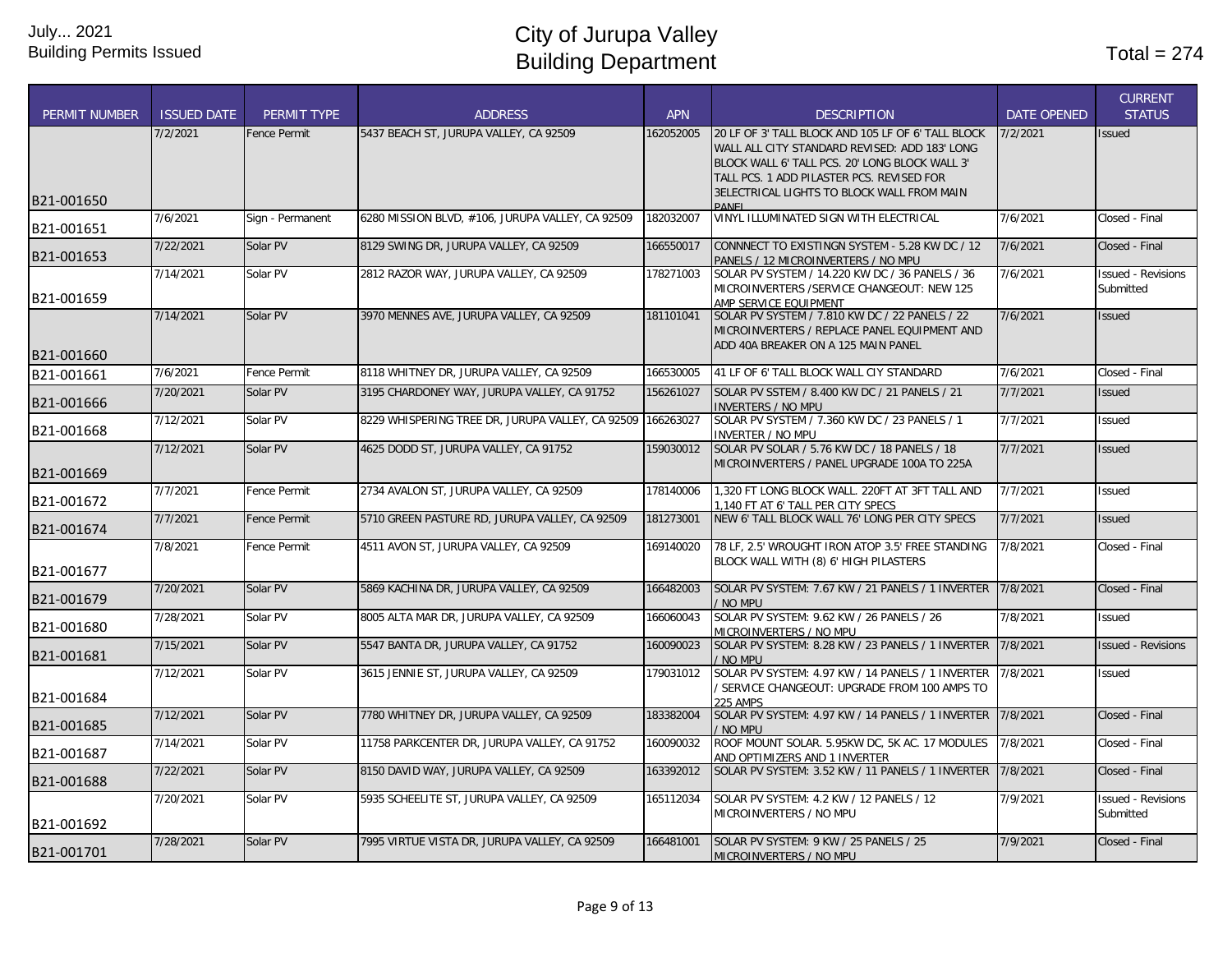| <b>PERMIT NUMBER</b> | <b>ISSUED DATE</b> | <b>PERMIT TYPE</b>  | <b>ADDRESS</b>                             | <b>APN</b> | <b>DESCRIPTION</b>                                                                                                                        | <b>DATE OPENED</b> | <b>CURRENT</b><br><b>STATUS</b> |
|----------------------|--------------------|---------------------|--------------------------------------------|------------|-------------------------------------------------------------------------------------------------------------------------------------------|--------------------|---------------------------------|
| B21-001704           | 7/14/2021          | Solar PV            | 11501 GEYSER DR, JURUPA VALLEY, CA 91752   | 160112028  | SOLAR PV SYSTEM: 8 KW / 25 PANELS / 1 INVERTER /<br>SERVICE CHANGEOUT: UPGRADE FROM 100 AMPS TO<br><b>225 AMPS</b>                        | 7/12/2021          | Issued                          |
| B21-001706           | 7/21/2021          | Solar PV            | 5900 WINNCLIFF DR, JURUPA VALLEY, CA 92509 | 185382003  | SOLAR PV SYSTEM.4.970KW DC, 4.596KW AC. 14<br>PANELS AND OPTIMIZERS, 1 INVERTER PANEL UPGRADE<br>TO 200AMP FROM 100AMP                    | 7/12/2021          | <b>Issued</b>                   |
| B21-001707           | 7/29/2021          | Solar PV            | 3086 FLAGSTAFF DR, JURUPA VALLEY, CA 92509 | 000000002  | SOLAR PV SYSTEM - 3.74 KW/ 11 MODULES/ 11<br><b>INVERTERS - REFERENCE MASTER SOLAR B20-000464</b>                                         | 7/12/2021          | Closed - Final                  |
| B21-001708           | 7/29/2021          | Solar PV            | 3094 FLAGSTAFF DR, JURUPA VALLEY, CA 92509 | 000000002  | SOLAR PV SYSTEM - 3.06 KW/ 9 MODULES/ 9<br>INVERTERS - REFERENCE MASTER SOLAR B20-000464                                                  | 7/12/2021          | Closed - Final                  |
| B21-001709           | 7/29/2021          | Solar PV            | 3102 FLAGSTAFF DR, JURUPA VALLEY, CA 92509 | 000000002  | SOLAR PV SYSTEM - 3.74 KW / 11 MODULES / 11<br>INVERTERS - REFERENCE MASTER SOLAR B20-000464                                              | 7/12/2021          | Closed - Final                  |
| B21-001710           | 7/29/2021          | Solar PV            | 3110 FLAGSTAFF DR, JURUPA VALLEY, CA 92509 | 000000002  | SOLAR PV SYSTEM - 3.74 KW / 11 MODULES / 11<br>INVERTERS - REFERENCE MASTER SOLAR B20-000464                                              | 7/12/2021          | Closed - Final                  |
| B21-001711           | 7/29/2021          | Solar PV            | 3118 FLAGSTAFF DR, JURUPA VALLEY, CA 92509 | 000000002  | SOLAR PV SYSTEM - 3.06 KW / 9 MODULES / 9<br>INVERTERS - REFERENCE MASTER SOLAR B20-000464                                                | 7/12/2021          | Closed - Final                  |
| B21-001712           | 7/12/2021          | <b>Fence Permit</b> | 9220 BELDEN CIR, JURUPA VALLEY, CA 92509   | 165253010  | 130 LF, 2'6' HIGH ENGINEERED RETAINING WALL / 94<br>LF, 3' HIGH FREE STANDING BLOCK WALL PER CITY<br>STANDARD / (12) 3'-6' HIGH PILASTERS | 7/12/2021          | Closed - Final                  |
| B21-001713           | 7/29/2021          | Solar PV            | 3126 FLAGSTAFF DR, JURUPA VALLEY, CA 92509 | 000000002  | SOLAR PV SYSTEM - 3.74 KW / 11 MODULES / 11<br><b>INVERTERS - REFERENCE MASTER SOLAR B20-000464</b>                                       | 7/12/2021          | Closed - Final                  |
| B21-001714           | 7/29/2021          | Solar PV            | 3134 FLAGSTAFF DR, JURUPA VALLEY, CA 92509 | 000000002  | SOLAR PV SYSTEM - 3.06KW / 9 MODULES/ 9<br>INVERTERS - REFERENCE MASTER SOLAR B20-000464                                                  | 7/12/2021          | Closed - Final                  |
| B21-001715           | 7/29/2021          | Solar PV            | 3142 FLAGSTAFF DR, JURUPA VALLEY, CA 92509 | 000000002  | SOLAR PV SYSTEM - 3.74 KW / 11 MODULES / 11<br>INVERTERS - REFERENCE MASTER SOLAR B20-000464                                              | 7/12/2021          | Closed - Final                  |
| B21-001716           | 7/29/2021          | Solar PV            | 3150 FLAGSTAFF DR, JURUPA VALLEY, CA 92509 | 000000002  | SOLAR PV SYSTEM - 3.74 KW / 11 MODULES / 11<br><b>INVERTERS - REFERENCE MASTER SOLAR B20-000464</b>                                       | 7/12/2021          | Closed - Final                  |
| B21-001717           | 7/29/2021          | Solar PV            | 3158 FLAGSTAFF CT, JURUPA VALLEY, CA 92509 | 000000002  | SOLAR PV SYSTEM - 3.06 KW / 9 MODULES / 9<br>INVERTERS - REFERENCE MASTER SOLAR B20-000464                                                | 7/12/2021          | Closed - Final                  |
| B21-001718           | 7/29/2021          | Solar PV            | 6466 BIG BEND WAY, JURUPA VALLEY, CA 92509 | 000000002  | SOLAR PV SYSTEM - 3.74 KW / 11 MODULES / 11<br><b>INVERTERS - REFERENCE MASTER SOLAR B20-000465</b>                                       | 7/12/2021          | <b>Issued</b>                   |
| B21-001719           | 7/29/2021          | Solar PV            | 6465 BIG BEND WAY, JURUPA VALLEY, CA 92509 | 000000002  | SOLAR PV SYSTEM - 3.06 KW / 9 MODULES / 9<br>INVERTERS - REFERENCE MASTER SOLAR B20-000465                                                | 7/12/2021          | Issued                          |
| B21-001720           | 7/29/2021          | Solar PV            | 3123 MINARET CT, JURUPA VALLEY, CA 92509   | 000000002  | SOLAR PV SYSTEM - 3.74 KW / 11 MODULES / 11<br><b>INVERTERS - REFERENCE MASTER SOLAR B20-000465</b>                                       | 7/12/2021          | <b>Issued</b>                   |
| B21-001721           | 7/29/2021          | Solar PV            | 3115 MINARET CT, JURUPA VALLEY, CA 92509   | 000000002  | SOLAR PV SYSTEM - 3.06 KW / 9 MODULES/ 9<br>INVERTERS - REFERENCE MASTER SOLAR B20-000465                                                 | 7/12/2021          | Issued                          |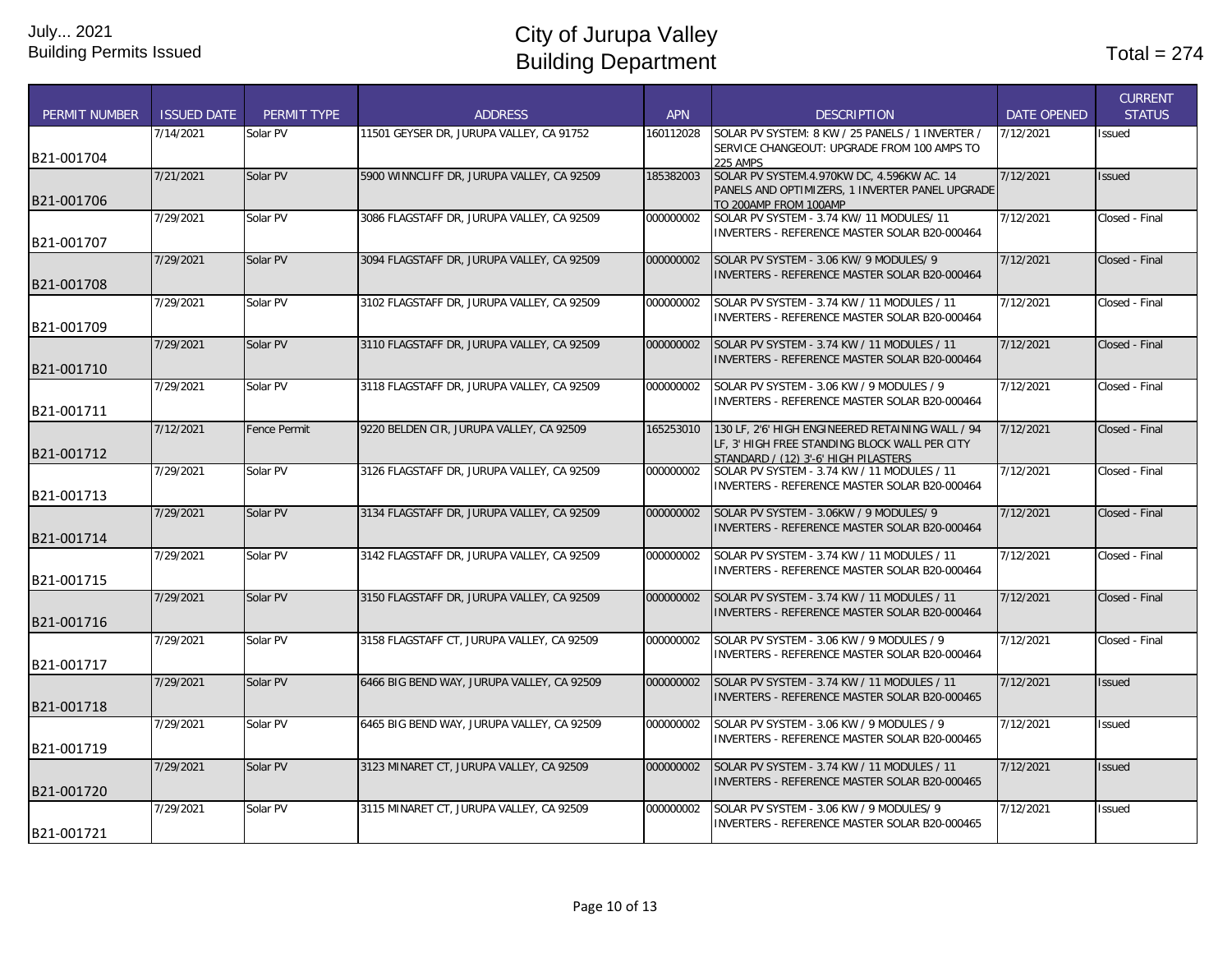| <b>PERMIT NUMBER</b> | <b>ISSUED DATE</b> | PERMIT TYPE | <b>ADDRESS</b>                                  | <b>APN</b> | <b>DESCRIPTION</b>                                                                                  | <b>DATE OPENED</b> | <b>CURRENT</b><br><b>STATUS</b> |
|----------------------|--------------------|-------------|-------------------------------------------------|------------|-----------------------------------------------------------------------------------------------------|--------------------|---------------------------------|
| B21-001722           | 7/29/2021          | Solar PV    | 3107 MINARET CT. JURUPA VALLEY. CA 92509        | 000000002  | SOLAR PV SYSTEM - 3.4 KW / 10 MODULES / 10<br>INVERTERS - REFERENCE MASTER SOLAR B20-000465         | 7/12/2021          | <b>Issued</b>                   |
| B21-001723           | 7/29/2021          | Solar PV    | 3099 MINARET CT. JURUPA VALLEY. CA 92509        | 000000002  | SOLAR PV SYSTEM - 3.74 KW / 11 MODULES / 11<br>INVERTERS - REFERENCE MASTER SOLAR B20-000465        | 7/12/2021          | <b>Issued</b>                   |
| B21-001725           | 7/29/2021          | Solar PV    | 3108 MINARET CT, JURUPA VALLEY, CA 92509        | 000000002  | SOLAR PV SYSTEM - 3.06 KW / 9 MODULES / 9<br>INVERTERS - REFERENCE MASTER SOLAR B20-000465          | 7/12/2021          | <b>Issued</b>                   |
| B21-001727           | 7/29/2021          | Solar PV    | 3124 MINARET CT, JURUPA VALLEY, CA 92509        | 000000002  | SOLAR PV SYSTEM - 3.74 KW / 10 MODULES / 10<br>INVERTERS - REFERENCE MASTER SOLAR B20-000465        | 7/12/2021          | Issued                          |
| B21-001728           | 7/29/2021          | Solar PV    | 3132 MINARET CT, JURUPA VALLEY, CA 92509        | 000000002  | SOLAR PV SYSTEM - 3.06 KW / 9 MODULES / 9<br>INVERTERS - REFERENCE MASTER SOLAR B20-000465          | 7/12/2021          | <b>Issued</b>                   |
| B21-001730           | 7/29/2021          | Solar PV    | 6482 JUNE MOUNTAIN WAY, JURUPA VALLEY, CA 92509 | 000000002  | SOLAR PV SYSTEM - 3.4 KW / 10 MODULES / 10<br>INVERTERS - REFERENCE MASTER SOLAR B20-000466         | 7/13/2021          | Closed - Final                  |
| B21-001731           | 7/29/2021          | Solar PV    | 6474 JUNE MOUNTAIN WAY, JURUPA VALLEY, CA 92509 | 000000002  | SOLAR PV SYSTEM - 4.08 KW / 12 MODULES / 12<br><b>INVERTERS - REFERENCE MASTER SOLAR B20-000466</b> | 7/13/2021          | Closed - Final                  |
| B21-001732           | 7/29/2021          | Solar PV    | 6466 JUNE MOUNTAIN WAY, JURUPA VALLEY, CA 92509 | 000000002  | SOLAR PV SYSTEM - 5.1 KW / 15 MODULES / 15<br>INVERTERS - REFERENCE MASTER SOLAR B20-000466         | 7/13/2021          | Closed - Final                  |
| B21-001733           | 7/29/2021          | Solar PV    | 6458 JUNE MOUNTAIN WAY, JURUPA VALLEY, CA 92509 | 000000002  | SOLAR PV SYSTEM - 3.4 KW / 10 MODULES / 10<br>INVERTERS - REFERENCE MASTER SOLAR B20-000466         | 7/13/2021          | Closed - Final                  |
| B21-001734           | 7/29/2021          | Solar PV    | 6529 ZION WAY, JURUPA VALLEY, CA 92509          | 000000002  | SOLAR PV SYSTEM - 3.4 KW / 10 MODULES / 10<br>INVERTERS - REFERENCE MASTER SOLAR B20-000466         | 7/13/2021          | Closed - Final                  |
| B21-001735           | 7/29/2021          | Solar PV    | 6537 ZION WAY, JURUPA VALLEY, CA 92509          | 000000002  | SOLAR PV SYSTEM - 4.76 KW / 14 MODULES / 14<br>INVERTERS - REFERENCE MASTER SOLAR B20-000466        | 7/13/2021          | Closed - Final                  |
| B21-001736           | 7/29/2021          | Solar PV    | 6538 ZION WAY, JURUPA VALLEY, CA 92509          | 000000002  | SOLAR PV SYSTEM - 4.08 KW / 12 MODULES / 12<br>INVERTERS - REFERENCE MASTER SOLAR B20-00046         | 7/13/2021          | Closed - Final                  |
| B21-001737           | 7/29/2021          | Solar PV    | 6530 ZION WAY, JURUPA VALLEY, CA 92509          | 000000002  | SOLAR PV SYSTEM - 4.08 KW / 12 MODULES / 12<br><b>INVERTERS - REFERENCE MASTER SOLAR B20-000466</b> | 7/13/2021          | Closed - Final                  |
| B21-001738           | 7/29/2021          | Solar PV    | 6522 ZION WAY, JURUPA VALLEY, CA 92509          | 000000002  | SOLAR PV SYSTEM - 5.10 KW / 15 MODULES / 15<br>INVERTERS - REFERENCE MASTER SOLAR B20-000466        | 7/13/2021          | Closed - Final                  |
| B21-001739           | 7/29/2021          | Solar PV    | 6514 ZION WAY, JURUPA VALLEY, CA 92509          | 000000002  | SOLAR PV SYSTEM - 4.08 KW / 12 MODULES / 12<br>INVERTERS - REFERENCE MASTER SOLAR B20-000466        | 7/13/2021          | Closed - Final                  |
| B21-001740           | 7/29/2021          | Solar PV    | 6506 ZION WAY, JURUPA VALLEY, CA 92509          | 000000002  | SOLAR PV SYSTEM - 5.10 KW / 15 MODULES / 15<br>INVERTERS - REFERENCE MASTER SOLAR B20-000466        | 7/13/2021          | Closed - Final                  |
| B21-001741           | 7/29/2021          | Solar PV    | 6498 ZION WAY, JURUPA VALLEY, CA 92509          | 000000002  | SOLAR PV SYSTEM - 3.4 KW / 10 MODULES / 10<br>INVERTERS - REFERENCE MASTER PLAN B20-000466          | 7/13/2021          | Closed - Final                  |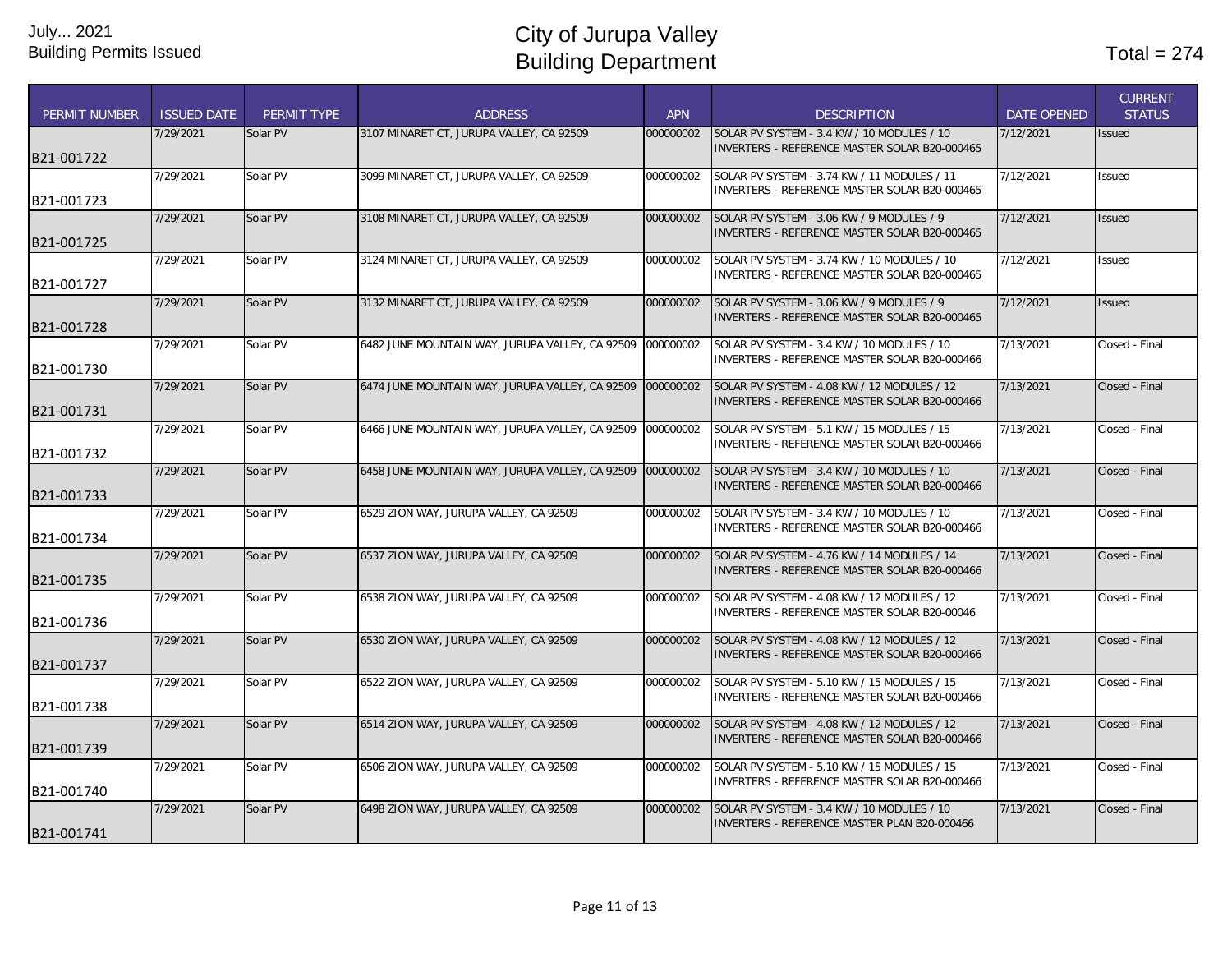| <b>PERMIT NUMBER</b> | <b>ISSUED DATE</b> | <b>PERMIT TYPE</b>  | <b>ADDRESS</b>                                 | <b>APN</b> | <b>DESCRIPTION</b>                                                                                                                      | <b>DATE OPENED</b> | <b>CURRENT</b><br><b>STATUS</b> |
|----------------------|--------------------|---------------------|------------------------------------------------|------------|-----------------------------------------------------------------------------------------------------------------------------------------|--------------------|---------------------------------|
| B21-001743           | 7/19/2021          | Solar PV            | 7332 HAWKEYE RIDGE, JURUPA VALLEY, CA 92509    | 174390003  | SOLAR PV SYSTEM: 4.08 KW / 12 PANELS / 1 INVERTER 7/13/2021<br>No mpu                                                                   |                    | <b>Issued</b>                   |
| B21-001746           | 7/28/2021          | Solar PV            | 2756 HELLER DR, JURUPA VALLEY, CA 92509        | 177292014  | SOLAR PV SYSTEM: 5.4 KW / 15 PANELS / 15<br>MICROINVERTERS / NO MPU                                                                     | 7/13/2021          | <b>Issued</b>                   |
| B21-001747           | 7/20/2021          | Solar PV            | 8732 TOURMALINE CT, JURUPA VALLEY, CA 92509    | 169210048  | SOLAR PV SYSTEM; 5.89KW / 19 PANELS / 1 INVERTER / 7/14/2021<br>NO MPU                                                                  |                    | Closed - Final                  |
| B21-001748           | 7/20/2021          | Solar PV            | 8555 GRAY MARE DR. JURUPA VALLEY. CA 92509     | 166380020  | SOLAR PV SYSTEM: 10.54 KW / 34 PANELS / 1 INVERTER 7/14/2021<br>/ NO MPU                                                                |                    | Closed - Final                  |
| B21-001749           | 7/14/2021          | <b>Fence Permit</b> | 7751 MARIA DR, JURUPA VALLEY, CA 92509         | 166341020  | 135 LF OF 6' TALL VINYL FENCE WITH 5' X 6' GATE                                                                                         | 7/14/2021          | Closed - Final                  |
| B21-001753           | 7/19/2021          | Solar PV            | 5700 GREENS DR, JURUPA VALLEY, CA 92509        | 166394002  | SOLAR PV SYSTEM: 12.58 KW / 37 PANELS / 37<br>MICROINVERTERS / (2) BATTERY BACKUPS / NO MPU                                             | 7/15/2021          | <b>Issued</b>                   |
| B21-001754           | 7/21/2021          | Solar PV            | 5282 SULPHUR DR, JURUPA VALLEY, CA 91752       | 160081028  | SOLAR PV SYSTEM 3.6KW DC 3.8KW AC. 10 MODULES 1<br><b>INVERTER</b>                                                                      | 7/15/2021          | <b>Issued</b>                   |
| B21-001760           | 7/19/2021          | Solar PV            | 10450 58TH ST, JURUPA VALLEY, CA 91752         | 161162015  | SOLAR PV SYSTEM 5.120KW DC 4.659KW AC 16 MODS<br>AND OPTIMIZERS 1 INVERTER PANEL UPGRADE FROM<br>100A TO 200A                           | 7/15/2021          | <b>Issued</b>                   |
| B21-001761           | 7/15/2021          | <b>Fence Permit</b> | 11468 CORTE CUYAMA, JURUPA VALLEY, CA 92509    | 160331047  | 2 PILASTER COLUMNS                                                                                                                      | 7/15/2021          | Closed - Final                  |
| B21-001764           | 7/16/2021          | <b>Fence Permit</b> | 11728 DEL SUR DR, JURUPA VALLEY, CA 91752      | 160210027  | 70'-6' HIGH FREE STANDING BLOCK WALL / PER CITY<br><b>STANDARD</b>                                                                      | 7/15/2021          | <b>Issued</b>                   |
| B21-001765           | 7/15/2021          | <b>Fence Permit</b> | 11591 JURUPA RD, JURUPA VALLEY, CA 91752       | 160120005  | 96 LN 6 FT HIGH FREESTANDING BLOCK WALL / 96 LF 3 7/15/2021<br>FT HIGH RETAINING BLOCK WALL / 142LF 6FT HIGH<br>FREESTANDING BLOCK WALL |                    | Closed - Final                  |
| B21-001767           | 7/16/2021          | Patio               | 6652 AVENIDA MARIPOSA, JURUPA VALLEY, CA 92509 | 182402012  | 240 SF ALUMAWOOD PATIO COVER WITH 2 FANS                                                                                                | 7/16/2021          | Closed - Final                  |
| B21-001772           | 7/21/2021          | Solar PV            | 10617 54TH ST. JURUPA VALLEY. CA 91752         | 159311009  | SOLAR PV SYSTEM - 7.455 KW DC / 21 MODULES /1<br>INVERTERS / MPU 100A TO 200A                                                           | 7/16/2021          | <b>Issued</b>                   |
| B21-001773           | 7/21/2021          | Solar PV            | 7661 MISSION BLVD, JURUPA VALLEY, CA 92509     | 174170014  | SOLAR PV SYSTEM: 8.875 KW / 25 PANELS/ 1 INVERTER 7/16/2021<br>/ SERVICE CHANGEOUT: UPGRADE FROM 100A TO 225<br><b>AMPS</b>             |                    | <b>Issued - Revisions</b>       |
| B21-001775           | 7/22/2021          | Solar PV            | 5593 BANTA DR, JURUPA VALLEY, CA 91752         | 160090029  | SOLAR PV SYSTEM: 8.05 KW / 23 PANELS / 1 INVERTER<br>/ No mpu                                                                           | 7/19/2021          | <b>Issued</b>                   |
| B21-001776           | 7/22/2021          | Solar PV            | 6551 CHARLES AVE, JURUPA VALLEY, CA 91752      | 157161016  | SOLAR PV SYSTEM: 2.84 KW / 8 PANELS / 1 INVERTER /<br>NO MPU                                                                            | 7/19/2021          | Closed - Final                  |
| B21-001778           | 7/22/2021          | Fence Permit        | 6305 45TH ST, JURUPA VALLEY, CA 92509          | 182361008  | 180 LF X 3 FT TALL W/ 3 FT OF WROUGHT IRON AND<br>306 LF X 6FT BLOCK WALL 17LF X 6FT TALL WROUGHT<br><b>IRON ROLLING GATE</b>           | 7/19/2021          | Issued                          |
| B21-001779           | 7/22/2021          | Solar PV            | 5416 FLABOB AVE, JURUPA VALLEY, CA 92509       | 181382019  | SOLAR PV SYSTEM: 9.08 KW / 23 PANELS / 23<br>MICROINVERTERS / NO MPU                                                                    | 7/19/2021          | <b>Issued</b>                   |
| B21-001780           | 7/22/2021          | Solar PV            | 6297 CROSS RIVER DR, JURUPA VALLEY, CA 92509   | 185331011  | SOLAR PV SYSTEM: 6.32 KW / 16 PANELS / 16<br>MICROINVERTERS / SERVICE CHANGEOUT: UPGRADE<br>FROM 100 AMPS TO 125 AMPS                   | 7/19/2021          | Issued                          |
| B21-001782           | 7/22/2021          | Solar PV            | 7951 LINARES AVE, JURUPA VALLEY, CA 92509      | 163361022  | SOLAR PV SYSTEM: 7.51 KW / 19 PANELS / 19<br>MICROINVERTERS / SERVICE CHANGEOUT: UPGRADE<br>FROM 100 AMPS TO 125 AMPS                   | 7/19/2021          | <b>Issued</b>                   |
| B21-001815           | 7/29/2021          | Solar PV            | 8354 63RD ST. JURUPA VALLEY. CA 92509          | 163220006  | SOLAR PV SYSTEM: 15.275 KW / 47 PANELS / 1<br>INVERTER / SERIVCE CHANGEOUT: UPGRADE FROM 125                                            | 7/20/2021          | <b>Issued</b>                   |
| B21-001822           | 7/20/2021          | Fence Permit        | 6555 DANA AVE, JURUPA VALLEY, CA 91752         | 157132013  | AMPS TO 200 AMPS<br>57 LF OF 6' TALL WOOD FENCE WITH 2 MAN GATES                                                                        | 7/20/2021          | <b>Issued</b>                   |